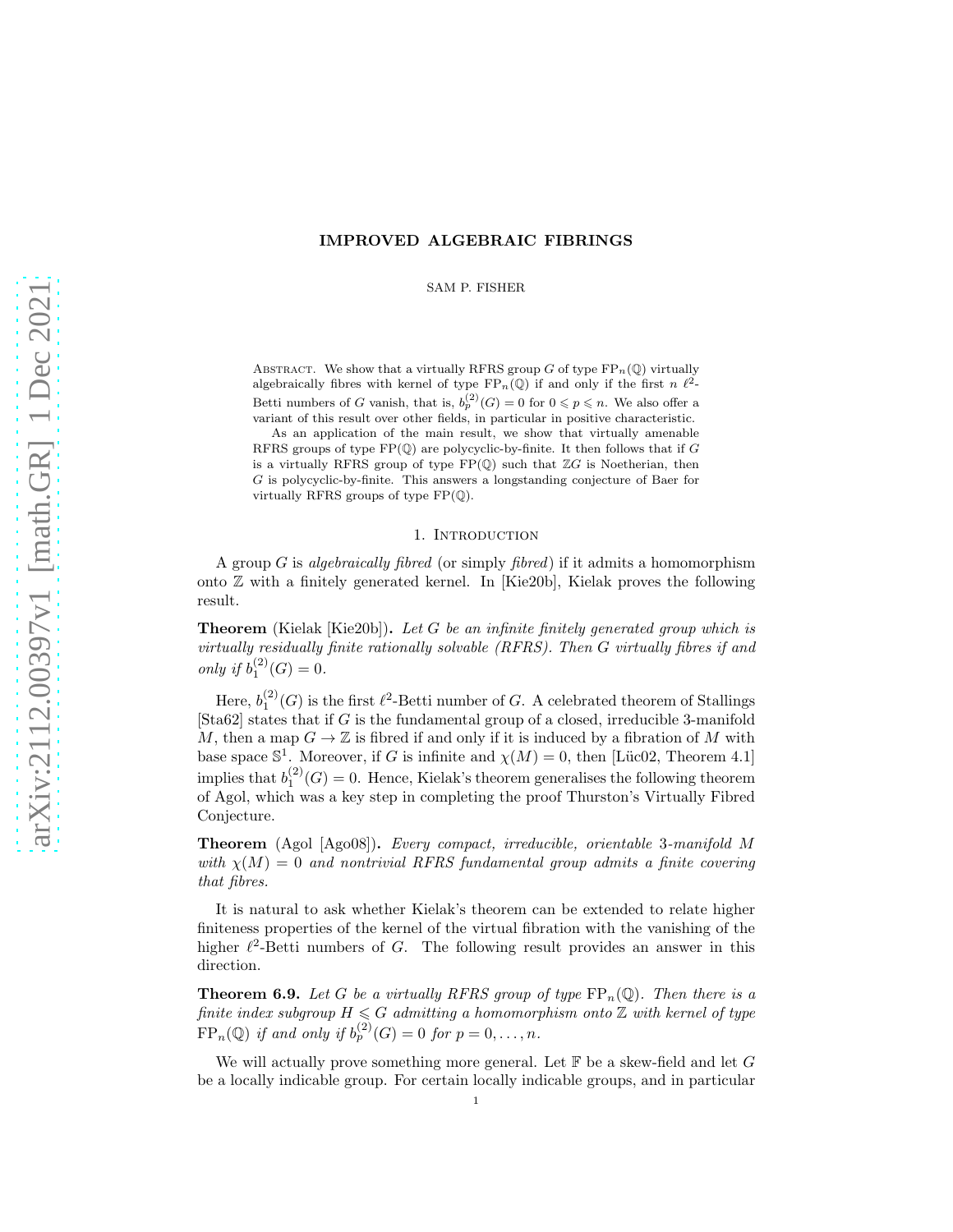for finitely generated RFRS groups, the group ring FG embeds into a skew-field  $\mathcal{D}_{\mathbb{F}G}$  called the *Hughes-free division ring* of  $\mathbb{F}G$  (see Definition [2.3\)](#page-3-0). The skew-field  $\mathcal{D}_{\mathbb{F}G}$ , if it exists, is unique up to  $\mathbb{F}G$ -algebra isomorphism [\[Hug70\]](#page-19-4). In this situation, we define the  $\mathcal{D}_{\mathbb{F}G}$ -homology of G in dimension p by  $H_{p}^{\mathcal{D}_{\mathbb{F}G}}(G,\mathbb{F}) := \text{Tor}_p^{\mathbb{F}G}(\mathbb{F},\mathcal{D}_{\mathbb{F}G})$ and the pth  $\mathcal{D}_{\mathbb{F}G}$ -*Betti number* by  $b_p^{\mathcal{D}_{\mathbb{F}G}}(G) = \dim_{\mathcal{D}_{\mathbb{F}G}} H_p^{\mathcal{D}_{\mathbb{F}G}}(G; \mathbb{F})$ . In the appendix of [\[JZ20\]](#page-19-5), Jaikin-Zapirain shows that if G is finitely generated and RFRS, then  $\mathcal{D}_{\mathbb{F}G}$ always exists and, if  $\mathbb{F} = \mathbb{Q}$ , is isomorphic to the Linnell skew-field of G. In this case, it follows that  $b_p^{\mathcal{D}_{\mathbb{Q}G}}(G) = b_p^{(2)}(G)$ . The following is the main result, which generalises Theorem [6.9.](#page-17-0)

Theorem [6.6.](#page-16-0) *Let* F *be a skew-field and let* G *be a nontrivial virtually RFRS group of type*  $\text{FP}_n(\mathbb{F})$ *. Then there is a finite index subgroup*  $H \leq G$  *admitting a homomorphism onto*  $\mathbb Z$  *with kernel of type*  $\text{FP}_n(\mathbb F)$  *if and only if*  $b_p^{\mathcal{D}_{\mathbb F G}}(G) = 0$  *for*  $p=0,\ldots,n$ .

Letting  $\mathbb F$  be a finite field, we obtain a version of Theorem [6.9](#page-17-0) in positive characteristic.

As Theorem [6.9](#page-17-0) characterises the vanishing of  $\ell^2$ -Betti numbers, a natural place to look for applications is the class of  $\ell^2$ -acyclic groups, and in particular the class of amenable groups. An interesting question is to determine conditions under which amenable groups are elementary amenable. There are many examples of amenable groups that are not elementary amenable, for instance, Grigorchuk's group of intermediate growth, but it is not known whether there are examples of amenable groups of finite cohomological dimension that are not elementary amenable. Moreover, elementary amenable groups of finite cohomological dimension are virtually solvable by [\[Hil91,](#page-19-6) Lemma 2] and [\[HL92,](#page-19-7) Corollary 1]. This leads us to the following question.

Question. *Are amenable groups of finite cohomological dimension over* Z *virtually solvable?*

As far as the author is aware, this question first appeared in [\[Deg16\]](#page-19-8). We obtain the following as an application of Theorem [6.9,](#page-17-0) which provides evidence for a positive answer for virtually RFRS groups.

Theorem [7.3.](#page-18-0) *If* G *is a virtually amenable RFRS group of type* FP(Q)*, then* G *is polycyclic-by-finite, and in particular virtually solvable.*

Finally, we confirm the following longstanding conjecture of Baer for virtually RFRS groups of type  $FP(\mathbb{Q})$ .

Conjecture. *If* G *is a group such that the group ring* ZG *is Noetherian, then* G *is polycyclic-by-finite.*

Note that we are justified in referring to  $ZG$  as Noetherian, since a group ring  $RG$  over a commutative ring R is left Noetherian if and only if it is right Noetherian. Hall showed that polycyclic-by-finite groups have Noetherian group rings [\[Hal59,](#page-19-9) Theorem 4], but it is still unknown whether the converse holds. Some progress was made recently by P. Kropholler and Lorensen, who showed that if RG is right Noetherian and  $R$  is a domain, then  $G$  is amenable and all of its subgroups are finitely generated [\[KL19,](#page-19-10) Corollary B]. This result provides evidence for the conjecture, as the only known amenable groups in which every subgroup is finitely generated are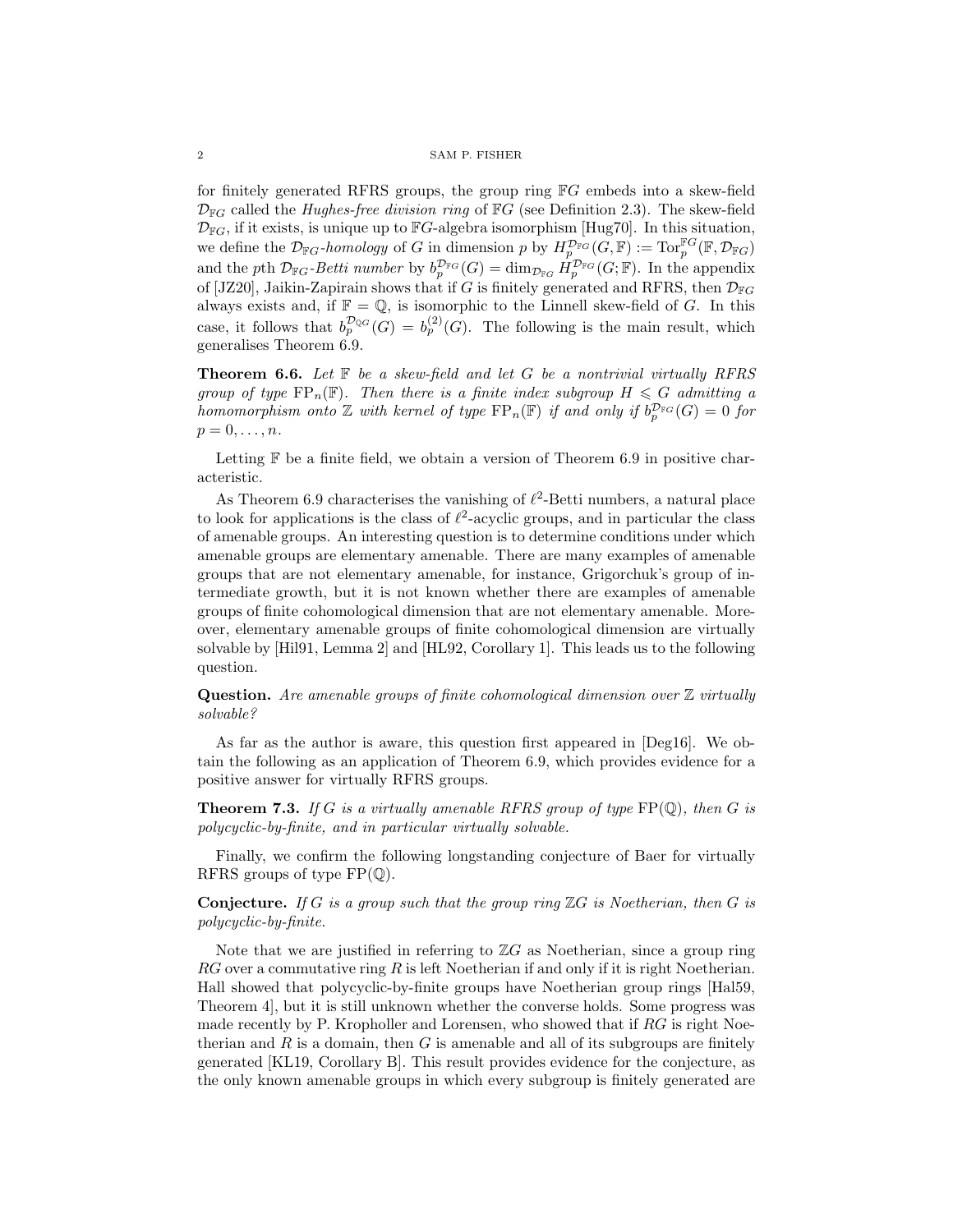polycyclic-by-finite. We obtain the following as a consequence of Theorem [7.3](#page-18-0) and Kielak's appendix to [\[Bar19\]](#page-19-11).

Corollary [7.5.](#page-18-1) *Let* G *be a virtually RFRS group of type* FP(Q) *such that* ZG *is Noetherian. Then* G *is polycyclic-by-finite.*

Structure. The paper is structured as follows. In Section [2](#page-2-0) we introduce some of the main tools and objects that will be used throughout the paper. In particular, we define finiteness properties of groups, Hughes-free division rings, RFRS groups, and Ore localisation.

Section [3](#page-6-0) recalls what we will need from the theory of valuations on free resolutions developed by Bieri and Renz in [\[BR88\]](#page-19-12). The results in [\[BR88\]](#page-19-12) are stated for free resolutions over group rings with coefficients in  $\mathbb{Z}$ , however we will need them for coefficients in an arbitrary associative, unital ring  $R$ . There is no essential dependence on the ring, so the proofs of Bieri and Renz go through without change after replacing  $\mathbb Z$  with  $R$ .

In Section [4,](#page-8-0) we introduce the complex of horochains associated to a free resolution equipped with a valuation.

Section [5](#page-9-0) begins with the definition of the higher  $\Sigma$ -invariants  $\Sigma_R^n(G;M)$  for a group  $G$ , a unital, associative ring  $R$ , and an  $RG$ -module  $M$ . Again, these were introduced in the case  $R = \mathbb{Z}$  in [\[BR88\]](#page-19-12), and reduce to the usual Bieri–Neumann– Strebel invariant when  $n = 1, R = \mathbb{Z}$ , and  $M = \mathbb{Z}$  is the trivial  $\mathbb{Z}G$ -module. The rest of the section is devoted to the proof of Theorem [5.3,](#page-10-0) which gives equivalent characterisations of the invariants  $\Sigma_R^n(G;M)$ . The proof closely follows arguments given in [\[BR88\]](#page-19-12) and Schweitzer's appendix to [\[Bie07\]](#page-19-13). Theorem [5.3](#page-10-0) is the main technical result that will be used in the proof of Theorem [6.6.](#page-16-0)

In Section [6](#page-14-0) we introduce  $\mathcal{D}_{\mathbb{F}G}$ -homology and prove properties of  $\mathcal{D}_{\mathbb{F}G}$ -Betti numbers analogous to those of  $\ell^2$ -Betti numbers. Namely, we prove that

$$
[G:H] \cdot b_p^{\mathcal{D}_{\mathbb{F}^G}}(G) = b_p^{\mathcal{D}_{\mathbb{F}^H}}(H)
$$

whenever  $\mathcal{D}_{\mathbb{F}G}$  exists and H is a finite-index subgroup of G. We also show that  $b_p^{\mathcal{D}_{FG}}(G) = 0$  whenever G fits into a short exact sequence  $1 \to K \to G \to \mathbb{Z} \to 1$ , and  $b_p^{\mathcal{D}_{FK}}(K) < \infty$ . This should be thought of as an analogue of [Lüc02, Theorem 7.2] for  $\mathcal{D}_{\mathbb{F}G}$ -Betti numbers. We then prove the main result, Theorem [6.6,](#page-16-0) and obtain Theorem [6.9](#page-17-0) as a special case.

We conclude with the proofs of Theorem [7.3](#page-18-0) and Corollary [7.5](#page-18-1) in Section [7.](#page-17-1)

Acknowledgements. The author would like to thank Dawid Kielak for helpful conversations and comments on this paper, Peter Kropholler for a helpful correspondence, and Sam Hughes for pointing out the application of Theorem [7.3](#page-18-0) to Corollary [7.5.](#page-18-1)

This work has received funding from the European Research Council (ERC) under the European Union's Horizon 2020 research and innovation programme (Grant agreement No. 850930).

## 2. Preliminaries

<span id="page-2-0"></span>**Remark.** In the sequel, all rings will be associative and unital with  $1 \neq 0$ .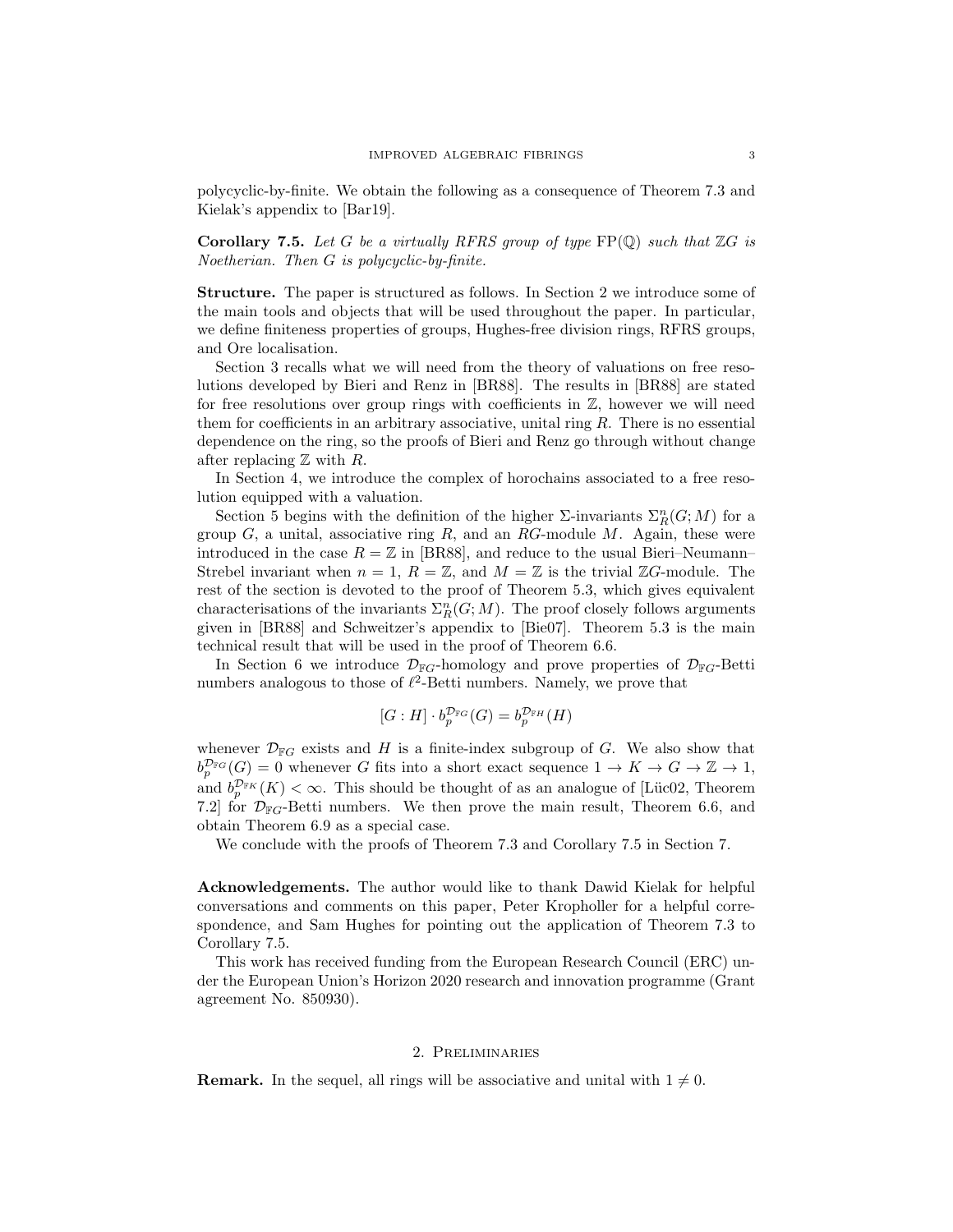#### 2.1. Finiteness properties.

**Definition 2.1** (type  $\text{FP}_n$ ). Let R be a ring and M be a left R-module. We say that M is of *type*  $\text{FP}_n$ , and write  $M \in \text{FP}_n$ , if M has a projective resolution

$$
\cdots \to P_{n+1} \to P_n \to \cdots \to P_1 \to P_0 \to M \to 0
$$

by left R-modules, where  $P_j$  is finitely generated for  $j \leq n$ . If we want to specify the ring, we say that M is of *type*  $\operatorname{FP}_n$  *over* R and write  $M \in \operatorname{FP}_n(R)$ . If  $P_j = 0$ for  $j > n$ , then we write  $M \in \text{FP}(R)$ .

A group G is of *type*  $\overline{FP}_n$  *over* R if the trivial RG-module R is of type  $\overline{FP}_n(RG)$ ; in this case we write  $G \in \{FP_n(R)\}$ . Similarly, if the trivial RG-module R is of type  $FP(RG)$ , then we write  $G \in FP(R)$ .

We will often use the fact that an R-module  $M$  is of type  $\overline{FP}_n$  if and only if there is a free resolution  $\cdots \to F_{n+1} \to F_n \to \cdots \to F_0 \to M \to 0$  with  $F_j$  finitely generated for  $j \leq n$  [\[Bro94,](#page-19-14) VIII Proposition 4.3]. Note that the analogous fact does not hold for type FP.

The following definition will not be needed until Section [7.](#page-17-1)

**Definition 2.2** (cohomological dimension). A resolution  $\cdots \rightarrow P_1 \rightarrow P_0 \rightarrow M \rightarrow 0$ of an R-module M has *length* n if  $P_n \neq 0$  and  $P_m = 0$  for  $m > n$ . A group G has *cohomological dimension* n *over* R if n is the shortest length of any projective resolution of the trivial RG-module R. In this case we will write  $\text{cd}_R(G) = n$ . If R has no finite-length projective resolution, then  $\text{cd}_R(G) = \infty$ .

Note that  $G \in \mathrm{FP}(R)$  implies that G has finite cohomological dimension over R, but not conversely.

<span id="page-3-0"></span>2.2. Hughes-free division rings. We are following Jaikin-Zapirain's exposition of this material; in particular, Definitions [2.3](#page-3-0) and [2.4](#page-4-0) are taken from [\[JZ20\]](#page-19-5).

**Definition 2.3** (Hughes-free division rings). Let  $\mathbb{F}$  and  $\mathcal{D}$  be skew-fields, let G be a locally indicable group, and let  $\varphi: \mathbb{F}G \to \mathcal{D}$  be a ring homomorphism. Then the pair  $(\mathcal{D}, \varphi)$  is *Hughes-free* if

- (1) D is the skew-field generated by  $\varphi(\mathbb{F}G)$ , i.e., there are no intermediate skew-fields between  $\varphi(FG)$  and  $\mathcal{D}$ ;
- (2) for every nontrivial finitely generated subgroup  $H \leqslant G$ , every normal subgroup  $N \triangleleft H$  such that  $H/N \cong \mathbb{Z}$ , and every set of elements  $h_1, \ldots, h_n \in H$ lying in pairwise distinct cosets of  $N$ , the sum

$$
\langle \varphi(\mathbb{F}N)\rangle \cdot \varphi(h_1) + \cdots + \langle \varphi(\mathbb{F}N)\rangle \cdot \varphi(h_n)
$$

is direct, where  $\langle \varphi(\mathbb{F}N)\rangle$  is the sub-skew-field of D generated by  $\varphi(\mathbb{F}N)$ .

Hughes showed that if such a pair  $(\mathcal{D}, \varphi)$  exists, then  $\mathcal D$  is unique up to  $\mathbb{F}G$ algebra isomorphism Hug70. Thus, we denote  $\mathcal{D}$  by  $\mathcal{D}_{\mathbb{F}G}$ . Let  $H \leq G$  be a subgroup and suppose that  $\mathcal{D}_{\mathbb{F}G}$  exists. Then  $\mathcal{D}_{\mathbb{F}H}$  exists as well and is equal to  $\langle \varphi(\mathbb{F}H) \rangle \subseteq \mathcal{D}_{\mathbb{F}G}$ . Hence, we will view  $\mathcal{D}_{\mathbb{F}H}$  as a subset of  $\mathcal{D}_{\mathbb{F}G}$  whenever H is a subgroup of G. Moreover, Gräter showed that  $\mathcal{D}_{\mathbb{F}G}$  is *strongly Hughes-free* whenever it exists  $[Gri420, Corollary 8.3],$  which is to say that condition (2) above can be replaced with the following: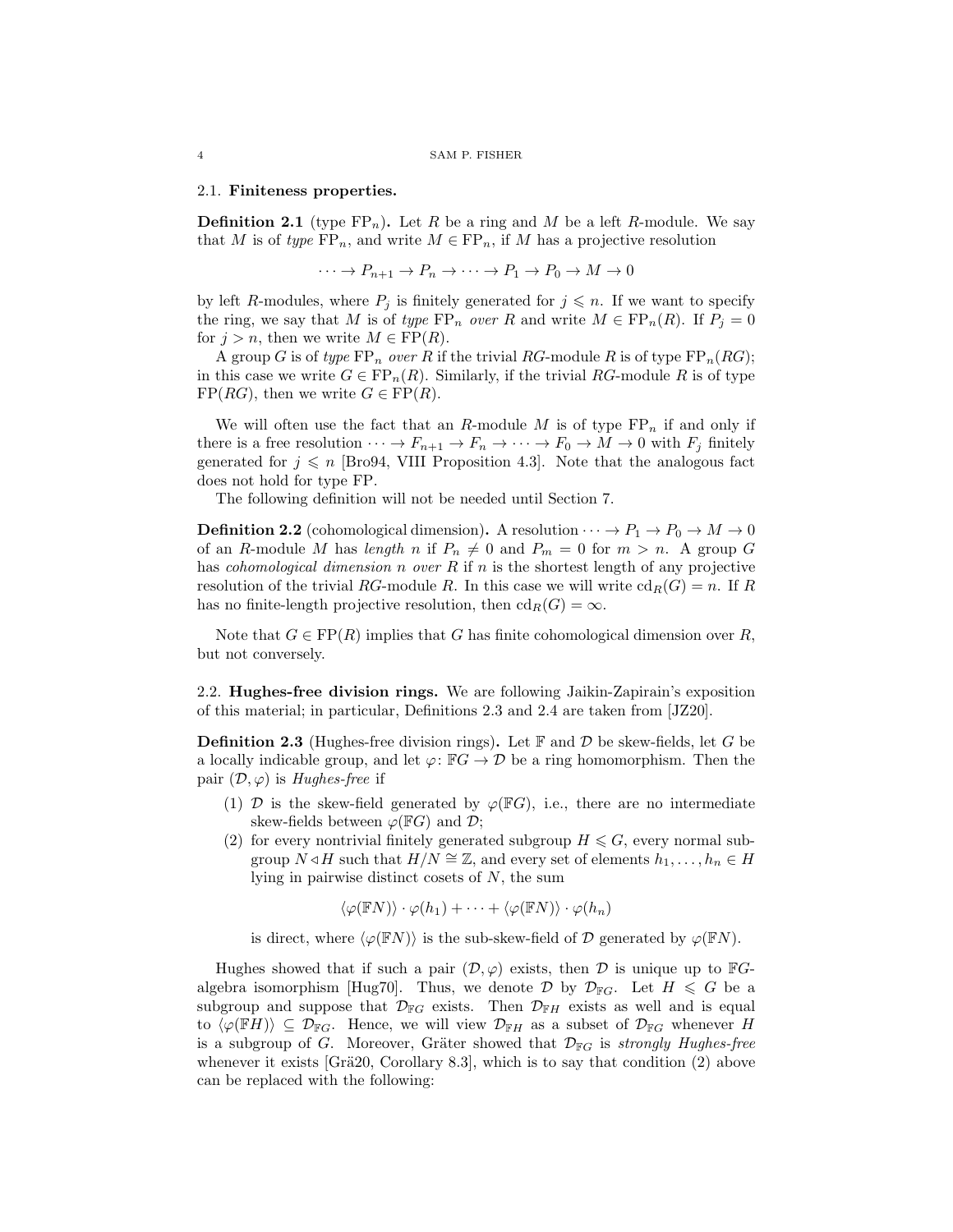<span id="page-4-3"></span>(2') for every nontrivial subgroup  $H \leq G$ , every normal subgroup  $N \triangleleft H$ , and every set of elements  $h_1, \ldots, h_n \in H$  lying in pairwise distinct cosets of N, the sum

$$
\langle \varphi(\mathbb{F}N) \rangle \cdot \varphi(h_1) + \cdots + \langle \varphi(\mathbb{F}N) \rangle \cdot \varphi(h_n)
$$

is direct.

<span id="page-4-0"></span>Definition 2.4 (Crossed products). A ring R is G*-graded* if its underlying Abelian group is isomorphic to a direct sum  $\bigoplus_{g\in G} R_g$  of Abelian groups  $R_g$  and  $R_g R_h \subseteq$  $R_{gh}$  for all  $g, h \in G$ . If  $R_g$  contains a unit for each  $g \in G$ , then we say that R is a *crossed product* of  $R_e$  and  $G$ , and we write  $R = R_e * G$ .

<span id="page-4-4"></span>Strong Hughes-freeness implies the following useful properties, which are stated in [\[JZ20\]](#page-19-5).

**Proposition 2.5.** Let G be a locally indicable group such that  $\mathcal{D}_{\mathbb{F}G}$  exists,  $\varphi: \mathbb{F}G \to$  $\mathcal{D}_{\mathbb{F}G}$  *be as in Definition [2.3,](#page-3-0) and*  $N \triangleleft G$  *be a normal subgroup. If* R *is the subring of*  $\mathcal{D}_{\mathbb{F}G}$  generated by  $\mathcal{D}_{\mathbb{F}N}$  and  $\varphi(\mathbb{F}G)$ *, then* 

- <span id="page-4-2"></span><span id="page-4-1"></span>(1)  $R \cong \mathcal{D}_{\mathbb{F}N} * (G/N);$
- (2) *if*  $[G : N] < \infty$ *, then*  $\mathcal{D}_{\mathbb{F}G} = R$ *.*

*Proof.* Starting with [\(1\),](#page-4-1) let  $\{t_i\}_{i\in I}$  be a transversal for N in G. We claim that every element of R can be written as a finite sum  $\sum_i \alpha_i \varphi(t_i)$ , where  $\alpha_i \in \mathcal{D}_{FN}$  for each  $i \in I$ . Since every element of G is of the form  $nt_i$  for some  $n \in N$  and  $i \in I$ , it is enough to show that  $\varphi(t_i)\alpha$  can be written in the desired form for any  $\alpha \in \mathcal{D}_{\mathbb{F}N}$ . Moreover,  $\mathcal{D}_{FN}$  is the division closure of  $\varphi(\mathbb{F}N)$ , so it is enough to prove the cases where  $\alpha = \varphi(a)$  or  $\alpha = \varphi(a)^{-1}$  for some  $a \in \mathbb{F}N$ .

Let  $a = \sum_j f_j n_j$ , where  $f_j \in \mathbb{F}$  and  $n_j \in N$  for each j. Then

$$
t_i \cdot a = t_i \cdot \sum_j f_j n_j = \sum_j f_j t_i n_j = \sum_j f_j n_j^{t_i} \cdot t_i,
$$

for each i, where  $g^t = tgt^{-1}$  for any group elements  $g, t \in G$ . Since N is normal in G, this shows that  $\varphi(t_i)\varphi(a)$  can be written in the desired form.

For the other case, we have  $\varphi(t_i)\varphi(a)^{-1} = \varphi(at_i^{-1})^{-1}$ . Then

$$
a \cdot t_i^{-1} = \sum_j f_j n_j t_i^{-1} = t_i^{-1} \cdot \sum_j f_j n_j^{t_i}
$$

and therefore we obtain  $\varphi(t_i)\varphi(a)^{-1} = \varphi(a \cdot t_i^{-1})^{-1} = \varphi(\sum_j f_j n_j^{t_i})^{-1} \varphi(t_i)$ . This proves the claim.

By strong Hughes-freeness, every element of  $R$  has a unique decomposition of the form  $\sum_i \alpha_i \varphi(t_i)$ , with  $\alpha_i \in \mathcal{D}_{FN}$  for each i, and therefore we obtain an isomorphism  $R \cong \overline{\bigoplus}_{i=1}^n \mathcal{D}_{\mathbb{F}N} \varphi(t_i)$  of Abelian groups. Moreover, R is  $G/N$ -graded with respect to this decomposition, so R is a crossed product  $\mathcal{D}_{FN} * (G/N)$ .

To prove [\(2\),](#page-4-2) we recall the fact that a finite algebra over a skew-field with no zero-divisors is a skew-field. Hence, if  $[G : N] < \infty$ , then  $R \cong \mathcal{D}_{\mathbb{F}N} * (G/N)$ is finitely finite over  $\mathcal{D}_{FN}$  and is therefore a skew-field. But  $\mathcal{D}_{FG}$  is the smallest skew-field containing  $\varphi(\mathbb{F}G)$ , so  $\mathcal{D}_{\mathbb{F}G} = R$ .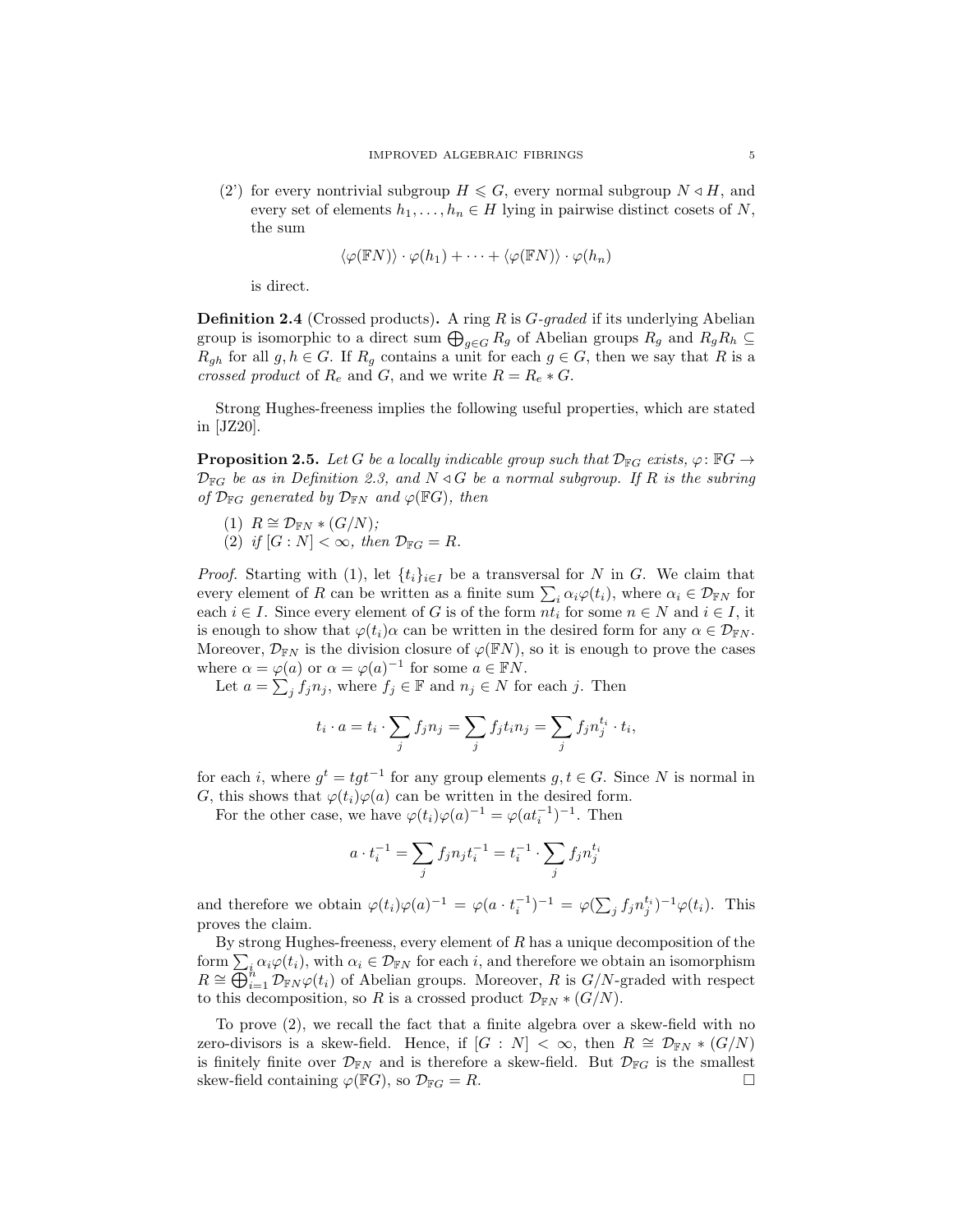2.3. RFRS groups. Residually finite rationally solvable (RFRS) groups were defined by Agol in [\[Ago08\]](#page-19-3) in order to show that certain hyperbolic 3-manifolds virtually fibre over the circle. Let G be a group and let  $G^{ab} := G/[G, G]$  be its Abelianisation. Since  $G^{ab}$  is Abelian, it is canonically a Z-module so we can form the tensor product  $\mathbb{Q} \otimes_{\mathbb{Z}} G^{ab}$ , and there is a group homomorphism  $G \to \mathbb{Q} \otimes_{\mathbb{Z}} G^{ab}$ sending  $g \in G$  to  $1 \otimes g[G, G]$ .

<span id="page-5-0"></span>Definition 2.6. A group G is *RFRS* if

- (1) there is a chain  $G = G_0 \geq G_1 \geq G_2 \geq \cdots$  of finite index normal subgroups of G such that  $\bigcap_{i=0}^{\infty} G_i = \{1\}$
- $(2) \ \ker(G_i \to \mathbb{Q} \otimes_{\mathbb{Z}} \check{G}_i^{\text{ab}}) \leqslant G_{i+1} \text{ for every } i \geqslant 0.$

<span id="page-5-1"></span>The following fact that will be used in the proof of Theorem [6.6.](#page-16-0)

**Proposition 2.7.** *If G is a nontrivial RFRS group, then*  $H^1(G; \mathbb{R}) \neq 0$ *.* 

*Proof.* Let  $G = G_0 \geq G_1 \geq G_2 \geq \cdots$  be a residual chain of finite index subgroups as in Definition [2.6](#page-5-0) and let  $V = \mathbb{Q} \otimes_{\mathbb{Z}} G^{ab}$ . Moreover, assume that  $G \neq G_1$  so that the map  $G \to V$  cannot be trivial. Let  $x \in V$  be a nontrivial element in the image of  $G \to V$ ; since V is a  $\mathbb{Q}$ -vector space, there is a linear map  $\varphi: V \to \mathbb{Q}$  such that  $\varphi(x) = 1$ . Then the composition

$$
G\to V\xrightarrow{\varphi}\mathbb{Q}\hookrightarrow\mathbb{R}
$$

is a nontrivial element of  $H^1(G; \mathbb{R})$ .

2.4. Ore localisation. Ore localisation is an analogue of usual localisation for noncommutative rings. Let R be a ring and let S be its set of non-zerodivisors. Then R satisfies the *Ore condition* if for every  $r \in R$  and  $s \in S$  there are elements  $p, p' \in R$  and  $q, q' \in S$  such that

$$
qr = ps \text{ and } rq' = sq'.
$$

If S = R\{0} and R satisfies the Ore condition, then it is called an *Ore domain*, and we can form its *Ore localisation*  $Ore(R)$  as follows. Define an equivalence relation  $\sim_R$  on  $R \times S$  by declaring that  $(r, s) \sim_R (r', s')$  if and only if there are elements  $a, b \in S$  such that

$$
ra = r'b
$$
 and  $sa = s'b$ .

The equivalence class of (r, s) under ∼<sup>R</sup> is denoted r/s and called a *right fraction*. Then  $Ore(R)$  is defined to be the set of right fractions. We can similarly define an equivalence relation  $\sim_L$  and define Ore(R) as a set of left fractions. The Ore condition ensures that these two constructions are isomorphic and indicates how to convert right fractions into left fractions and vice versa. For a detailed construction of  $Ore(R)$  and the definition of addition and multiplication making this set into a ring, we refer the reader to Section 4.4 of Passman's book [\[Pas77\]](#page-19-16).

The facts about Ore localisation that we will use are summarised in the following proposition.

Proposition 2.8. *Let* R *be an Ore domain. Then*

- (1) Ore(R) *is a skew-field;*
- (2) *for every*  $r \in R$ *, we have*  $r/1 = 1 \rceil r$  *and the map*  $R \to \text{Ore}(R)$ ,  $r \mapsto r/1 =$ 1\r *is an injective ring homomorphism;*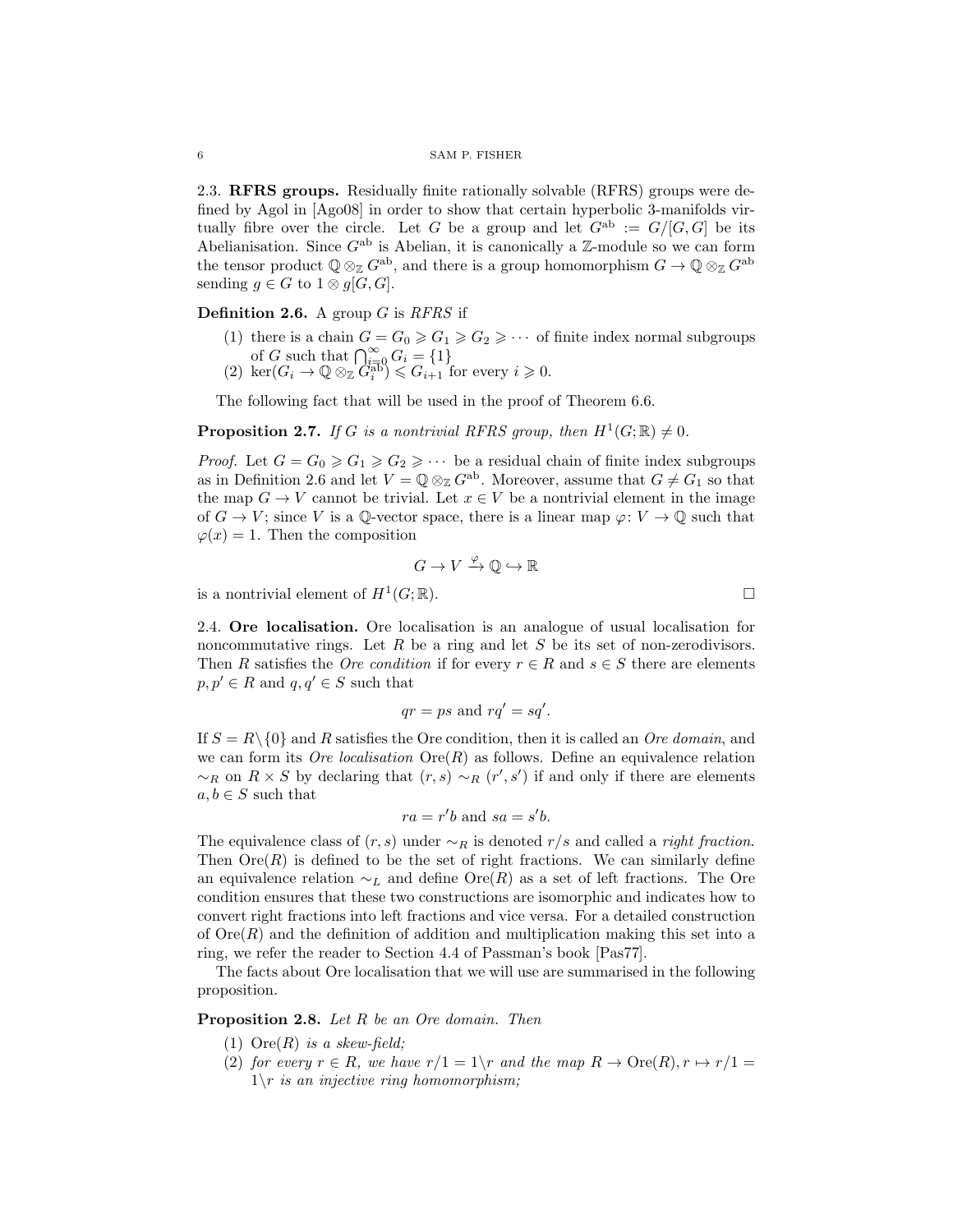(3) [\[JZ20,](#page-19-5) Proposition 2.2(2)] *if* G *is a group and* F *is a skew-field such that*  $\mathcal{D}_{\mathbb{F}G}$  exists and K *is a normal subgroup such that*  $G/K \cong \mathbb{Z}$ *, then*  $\mathcal{D}_{\mathbb{F}G} \cong$  $Ore(\mathcal{D}_{\mathbb{F} K} * (G/K)).$ 

## 3. Valuations on free resolutions

<span id="page-6-0"></span>In this section, we introduce valuations on free resolutions over a group ring. We will be very closely following Bieri and Renz [\[BR88\]](#page-19-12) where the theory is developed in the case where the ring is  $\mathbb{Z}$ . Their proofs go through without change when  $\mathbb{Z}$  is replaced by an arbitrary ring R.

Let R be a ring, G a group, and M a left RG-module. A *free resolution* of M is an exact sequence

$$
\cdots \xrightarrow{\partial_{n+1}} F_n \xrightarrow{\partial_n} F_{n-1} \xrightarrow{\partial_{n-1}} \cdots \xrightarrow{\partial_1} F_0 \xrightarrow{\partial_0} M \to 0
$$

of left RG-modules, where  $F_i$  is free for all  $i \geq 0$ . We will usually omit the subscripts on the boundary maps  $\partial_n$  and denote the free resolution by  $F_{\bullet} \to M \to 0$ . Let F be the free RG-module  $\bigoplus_{i=0}^{\infty} F_i$ , and define the *n*-skeleton of F to be  $F^{(n)} := \bigoplus_{i=0}^{n} F_i$ . The elements of  $F$  are called *chains*, so a chain is not necessarily an element of  $F_i$ for any *i* in our context. Fixing a basis  $X_i$  for each  $F_i$ , we note that  $X := \bigcup_{i=0}^{\infty} X_i$  is a basis for F and  $X^{(n)} := \bigcup_{i=0}^n X_i$  is a basis for  $F^{(n)}$ . The resolution  $F_{\bullet} \to M \to 0$ is *admissible with respect to* X if  $\partial x \neq 0$  for every  $x \in X$ . We will always assume that our free resolutions are admissible with respect to the basis we are working with. This is not a strong requirement, since if all boundary maps are nonzero, then F has a basis with respect to which  $F_{\bullet} \to M \to 0$  is admissible; otherwise we can truncate the resolution and choose a basis to obtain an admissible resolution of finite length. We also define the *support* of a chain  $c \in F$  (with respect to X), denoted supp<sub>X</sub>(c), as follows: every chain  $c \in F$  can be written uniquely as  $\sum_{g\in G,x\in X} r_{g,x}gx$ , where  $r_{g,x} \in R$ . Then  $\text{supp}_X(c) := \{gx : r_{g,x} \neq 0\}$ ; we will usually drop the subscript  $X$  when the basis is understood.

Let  $\chi: G \to \mathbb{R}$  be a nontrivial *character*, that is, a nonzero group homomorphism from  $G$  to the additive group  $\mathbb R$ . This provides the elements of  $G$  with a notion of height, which we now extend to the chains of F. Let  $\mathbb{R}_{\infty} = \mathbb{R} \cup \{\infty\}$ , where  $\infty$  is an element such that  $t < \infty$  for every  $t \in \mathbb{R}$ . We construct a function  $v_X : F \to \mathbb{R}_{\infty}$  via the following inductive procedure. For an element  $c \in F_0$ , define  $v_X(c) = \inf \{ \chi(g) :$  $gx \in \text{supp}(y)$ . Let  $n > 0$  and assume that we have defined  $v_X$  on  $F_{n-1}$ . For  $x \in X_n$ , let  $v_X(x) := v_X(\partial x)$ . For  $c \in F_n$ , set  $v_X(c) = \inf\{\chi(g) + v_X(x) : gx \in$ supp $(y)$ }. For an arbitrary  $c \in F$ , write  $c = \sum_i c_i$ , where  $c_i \in F_i$ , and define  $c = \inf_i \{v_X(c_i)\}.$  The function  $v_X$  is called the *valuation extending*  $\chi$  *with respect to* X. It is clear from the definition that  $v_X(c) = \inf\{\chi(g) + v_X(x) : gx \in \text{supp}(c)\}\$ for any chain  $c \in F$ . Again, we will usually drop the X in the subscript when the basis is understood.

<span id="page-6-6"></span><span id="page-6-1"></span>**Proposition 3.1.** For the valuation  $v_X = v : F \to \mathbb{R}_{\infty}$  defined above and for any  $c, c' \in F$  *and*  $g \in G$ *, we have* 

- <span id="page-6-2"></span>(1)  $v(c + c') \geqslant \min\{v(c), v(c')\};$
- <span id="page-6-3"></span>(2)  $v(c) \leq v(rc)$  *for all*  $r \in R$ *, and*  $v(c) = v(rc)$  *if*  $r$  *is not a zerodivisor;*
- <span id="page-6-4"></span>(3) if  $v(c) \neq v(c')$ , then  $v(c + c') = \min\{v(c), v(c')\}$ ;
- <span id="page-6-5"></span>(4)  $v(qc) = \chi(q) + v(c)$ ;
- (5)  $v(c) = \infty$  *if and only if*  $c = 0$ ;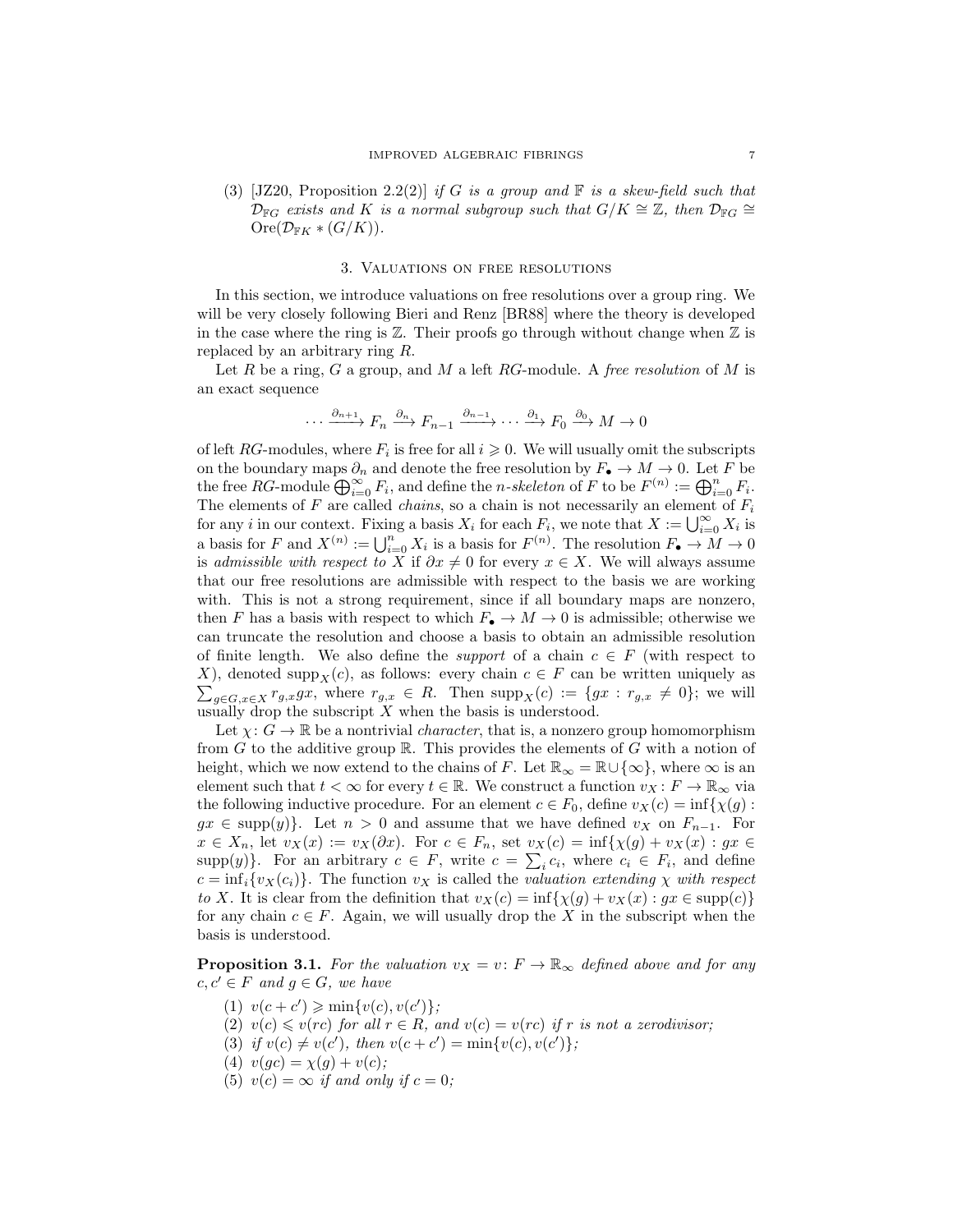(6) if  $c \in \bigoplus_{i \geqslant 1} F_i$ , then  $v(\partial c) \geqslant v(c)$ .

*Proof.* [\(1\)](#page-6-1) follows from the fact that  $supp(c + c') \subseteq supp(c) \cup supp(c')$ . The first part of [\(2\)](#page-6-2) follows from the fact that  $supp(c) \supseteq supp(rc)$ . If r is not a zerodivisor then supp $(c)$  = supp $(rc)$ , which yields the second statement of  $(2)$ .

To prove [\(3\),](#page-6-3) assume without loss of generality that  $v(c) < v(c')$ . Then,

$$
v(c) = v((c + c') - c') \ge \min\{v(c + c'), v(-c')\} = \min\{v(c + c'), v(c')\}.
$$

Since we assumed that  $v(c) < v(c')$ , the previous line implies that  $min{v(c + b')}$  $c'$ ,  $v(c')$ } =  $v(c + c')$ ; hence,  $v(c) = \min\{v(c), v(c')\} \geq v(c + c')$ . But  $v(c + c') \geq$  $min{v(c), v(c')}$  by [\(1\),](#page-6-1) so we obtain [\(3\).](#page-6-3)

For [\(4\),](#page-6-4) we have

$$
v(gc) = \inf \{ \chi(h) + v(x) : hx \in \text{supp}(gc) \}
$$
  
=  $\inf \{ \chi(g(g^{-1}h)) + v(x) : hx \in g \cdot \text{supp} c \}$   
=  $\chi(g) + \inf \{ \chi(g^{-1}h) + v(x) : (g^{-1}h)x \in \text{supp} c \}$   
=  $\chi(g) + v(c).$ 

For [\(5\),](#page-6-5) we first show that if  $c \in F_n \setminus \{0\}$ , then  $v(c) < \infty$  by induction on n. This is true for  $n = 0$  since  $\chi(G) \subseteq \mathbb{R}$ . Now let  $n > 0$ . Since  $c \neq 0$ , there is some element gx in its support, where  $g \in G$  and  $x \in X$ . Then

$$
v(c) \leq v(gx) = \chi(g) + v(x) = \chi(g) + v(\partial x) < \infty
$$

by the inductive hypothesis and by admissibility of  $F_{\bullet} \to M \to 0$  with respect to X. For a general nonzero element  $c \in F$ , write  $c = \sum_i c_i$  with  $c_i \in F_i$ . Then  $v(c) = \inf_i \{v(c_i)\} < \infty$  since at least one of the chains  $c_i$  is nonzero. Conversely, if  $c = 0$ , then  $v(c) = \infty$ , since the infimum of the empty set is  $\infty$ .

For [\(6\),](#page-7-0) let  $c = \sum_{g \in G, x \in X} r_{g,x}gx \in \bigoplus_{i \geqslant 1} F_i$ . Then

$$
v(\partial c) = v \left( \partial \left( \sum_{g \in G, x \in X} r_{g,x} gx \right) \right)
$$
  
=  $v \left( \sum_{g \in G, x \in X} r_{g,x} g \partial x \right)$   
(by (1))  $\geq \inf \{ v(r_{g,x} g \partial x) : gx \in \text{supp}(c) \}$   
(by (2))  $\geq \inf \{ v(g \partial x) : gx \in \text{supp}(c) \}$   
=  $\inf \{ \chi(g) + v(\partial x) : gx \in \text{supp}(c) \}$   
=  $\inf \{ \chi(g) + v(x) : gx \in \text{supp}(c) \}$   
=  $v(c).$ 

Definition 3.2 (valuation subcomplex and essential acyclicity). Given an admissible free resolution  $F_{\bullet} \to M \to 0$  over RG (with respect to some fixed basis X), a non-trivial character  $\chi: G \to \mathbb{R}$ , and the valuation  $v: F \to \mathbb{R}_{\infty}$  extending  $\chi$ , define the *valuation subcomplex* of  $F$  with respect to  $v$  to be the chain complex  $\cdots \to F_n^v \to \cdots \to F_0^v \to M \to 0$ , where  $F_n^v = \{c \in F_n : v(c) \geq 0\}$ . We denote the valuation subcomplex by  $F_v^v \to M \to 0$  and let  $F^v := \bigoplus_{i=0}^{\infty} F_i^v$ . Proposition [3.1](#page-6-6)[\(6\)](#page-7-0) ensures that  $F_{\bullet}^v \to M \to 0$  is a chain complex of left  $RG_{\chi}$ -modules, where  $G_{\chi}$  is the monoid  $\{g \in G : \chi(g) \geq 0\}$ . It is not hard to show that each  $F_i^v$  is a free

<span id="page-7-0"></span>
$$
8 \\
$$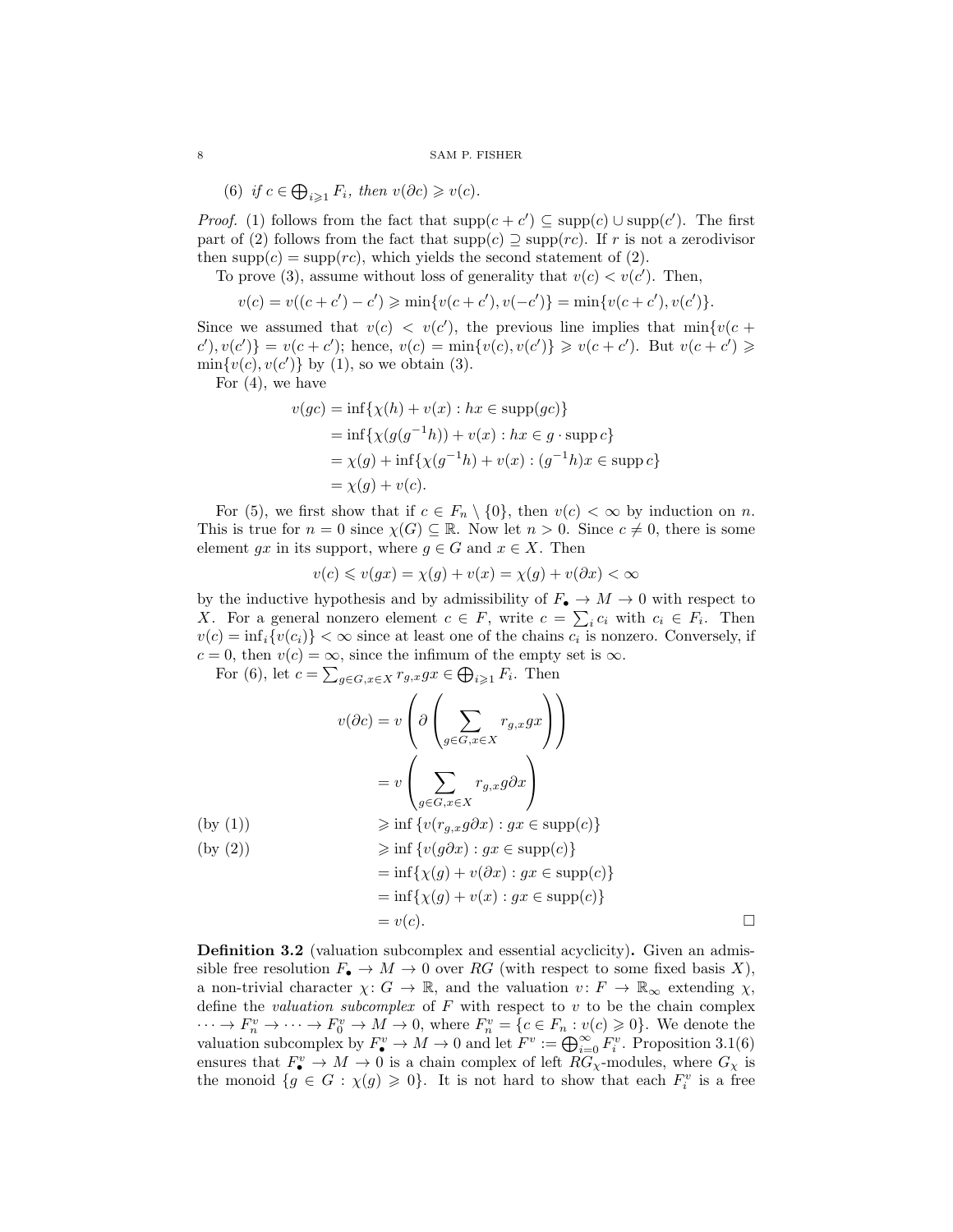$RG_{\chi}$ -module and has an  $RG_{\chi}$ -basis of cardinality  $|X_i|$ , where  $X_i$  is an RG-basis for  $F_i$ .

The chain complex  $F_{\bullet}^v \to M \to 0$  is *essentially acyclic in dimension n* if there is a real number  $D \geq 0$  such that for every cycle  $z \in F_n^v$  there is a  $c \in F_{n+1}$  with  $\partial c = z$  and  $D \ge v(z) - v(c)$ . We extend the definition of essential acyclicity to dimension −1 by declaring that  $v(m) = 0$  for all  $m \in M \setminus \{0\}.$ 

The definition of essential acyclicity in dimension  $n$  is equivalent to the following seemingly weaker condition: for every cycle  $z \in F_n^v$ , there is a  $c \in F_{n+1}$  such that  $\partial c = z$  and  $v(c) \geq -D$ . To see this, let  $z \in F_n^v$  be a cycle. It is easily shown that  $v(F) \subseteq \chi(G) \cup \{\infty\}$ , so there is a  $g \in G$  such that  $\chi(g) = v(z)$ . Since  $g^{-1}z$  is also a in  $F_n^v$  with  $v(g^{-1}z) = 0$ , there is some  $c \in F_{n+1}^v$  such that  $\partial c = g^{-1}z$  and  $v(c) \geq -D$ . Thus,  $\partial (gc) = z$ , and  $D \geq v(z) - v(gc)$ .

## 4. Horochains

<span id="page-8-0"></span>**Definition 4.1** (complex of horochains and horo-acyclicity). Let  $F_{\bullet} \to M \to 0$ be an admissible free resolution with respect to some basis X, let  $\chi: G \to \mathbb{R}$  be a nontrivial character, and let  $v: F \to \mathbb{R}_{\infty}$  be the valuation extending  $\chi$ . Define F to be the left RG-module of chains that are finitely supported below every height. More precisely,  $\widehat{F}$  is the RG-module of formal sums  $\sum_{g \in G, x \in X} r_{g,x}gx$  such that  ${gx : v(gx) \leq t, r_{g,x} \neq 0}$  is finite for every  $t \in \mathbb{R}$ . The elements of  $\widehat{F}$  are called *horochains*. If  $\hat{c} \in \hat{F}$ , then its *support* is  $\text{supp}_X(\hat{c}) := \{gx : r_{g,x} \neq 0\}$ . Let  $\hat{F}_i \subseteq \hat{F}$  be the subset of chains with support in  $F_i$  and let  $\widehat{F}^{(n)} := \bigoplus_{i=0}^n \widehat{F}_{i}$ . Proposition [3.1](#page-6-6)[\(6\)](#page-7-0) guarantees that  $\partial: F_n \to F_{n-1}$  extends to a map  $\partial: \tilde{F}_n \to \tilde{F}_{n-1}$  in the obvious way, so we get a complex  $\cdots \to \widehat{F}_n \to \cdots \to \widehat{F}_0 \to 0$ . Note that  $\widehat{F}$  is not equal to  $\bigoplus_{i=0}^{\infty} \widehat{F}_i$  since the support of a horochain might intersect infinitely many of the modules  $\overline{F}_i$ . We say that  $F_{\bullet} \to M \to 0$  is *horo-acyclic* in dimension  $n \geq 0$  with respect to v if the chain complex  $\cdots \rightarrow \widehat{F}_1 \rightarrow \widehat{F}_0 \rightarrow 0$  is acyclic in dimension n.

We can extend the definition of v to  $\widehat{F}$  by defining  $v(\hat{c}) := \inf \{v(gx) : \text{supp}(\hat{c})\}$ for any horochain  $\hat{c}$ . If  $\hat{c} \neq 0$ , then  $\{v(gx) : \text{supp}(\hat{c})\}$  is nonempty and attains a minimum because chains are finitely supported below any given height. Properties [\(1\)](#page-6-1) through [\(5\)](#page-6-5) of Proposition [3.1](#page-6-6) hold in this setting with the same proofs.

A version of Proposition [3.1](#page-6-6)[\(6\)](#page-7-0) holds for horochains, namely we have  $v(\partial \hat{c}) \geq v(\hat{c})$ for all horochains  $\hat{c}$ , but we need to modify the proof: If  $\hat{c} = 0$ , then the claim is clear. Otherwise, let  $\hat{c} \neq 0$  be a horochain, and let  $gx \in \text{supp}(\hat{c})$  be such that  $v(gx) = v(\hat{c})$ . By the finite version of [\(6\),](#page-7-0) we have that  $v(\partial g'x') \geq v(g'x') \geq v(gx)$ for every  $g'x' \in \text{supp}(\hat{c})$ . Since every  $g''x'' \in \text{supp}(\partial \hat{c})$  is contained in  $\text{supp}(\partial g'x')$ for some  $g'x' \in \text{supp}(\hat{c})$ , we have that  $v(g''x'') \geq v(\partial g'x') \geq v(gx)$  for every  $g''x'' \in$ supp $(\partial \hat{c})$ . Thus,  $v(\partial \hat{c}) \geq v(\hat{c})$ .

<span id="page-8-2"></span>The following lemma will be used in the proof of Theorem [5.3.](#page-10-0)

**Lemma 4.2.** Let  $F_{\bullet} \to M \to 0$  (resp.  $F'_{\bullet} \to M \to 0$ ) be a free resolution over RG *admissible with respect to a basis* X *(resp.* X′ *), and let* v *(resp.* v ′ *) be the valuation extending a nontrivial character*  $\chi: G \to \mathbb{R}$ *. Suppose that*  $F^{(n)}$  *is finitely generated,* and that  $\varphi: F \to F'$  is a homomorphism of RG-modules. Then

<span id="page-8-1"></span>(1)  $\varphi$  *induces a homomorphism of left RG-modules given by* 

$$
\widehat{\varphi}\colon \widehat{F}^{(n)}\to \widehat{F}',\ \sum r_{g,x}gx\mapsto \sum r_{g,x}g\varphi(x)\quad ;\quad
$$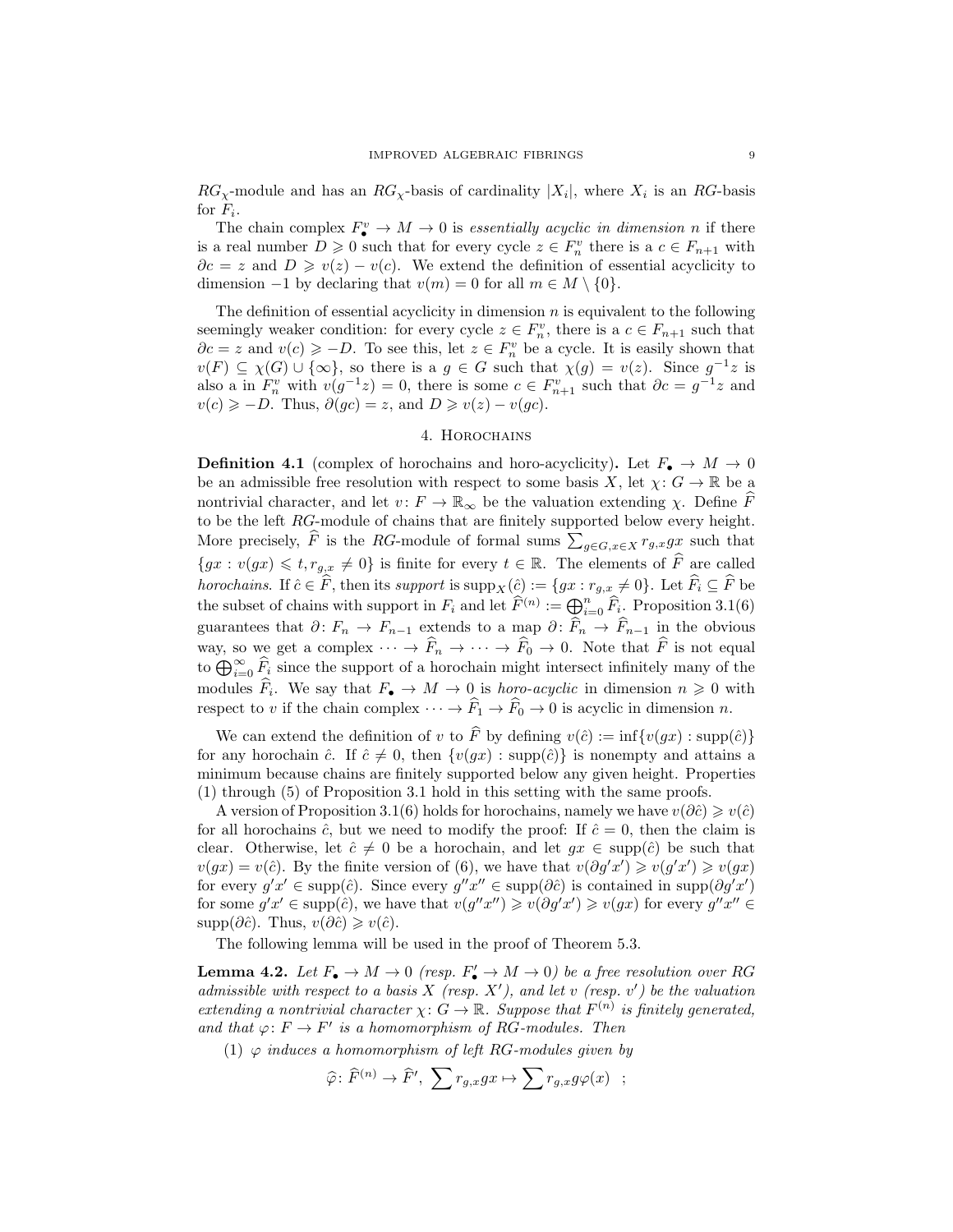(2)  $v'(\widehat{\varphi}(\widehat{c})) \geq v(\widehat{c}) + \min_{x \in X^{(n)}} \{v'(\varphi(x)) - v(x)\}$  for every  $\widehat{c} \in F^{(n)}$ .

*Proof.* For [\(1\),](#page-8-1) we need to show that  $\hat{\varphi}(\hat{c})$  is a horochain for any horochain  $\hat{c} \in$  $\widehat{F}^{(n)}$ . To this end, let  $\hat{c} = \sum r_{g,x}gx$ , and note that there are only finitely many elements  $x \in X$  such that  $g\overline{x} \in \text{supp}_X(\hat{c})$ . If  $\hat{\varphi}(\hat{c})$  is not a horochain, then the set  $\{gx \in \text{supp}_X(\hat{c}) : v'(g\varphi(x)) \leq t\}$  is infinite for some  $t \in \mathbb{R}$ . Since  $F^{(n)}$  is finitely generated, there is some fixed  $y \in X$  such that  $v'(g\varphi(y)) \leq t$  and  $gy \in \text{supp}_X(\hat{c})$ for infinitely many values of  $g \in G$ . But then

$$
v(gy) = \chi(g) + v(y)
$$
  
=  $\chi(g) + v'(\varphi(y)) + v(y) - v'(\varphi(y))$   
=  $v'(g\varphi(y)) + v(y) - v'(\varphi(y))$   
 $\leq t + v(y) - v'(\varphi(y))$ 

for infinitely many  $gy \in \text{supp}_X(\hat{c})$ , contradicting the fact that  $\hat{c}$  is a horochain. For [\(2\),](#page-9-1) write  $\hat{c} = \sum_{x \in X^{(n)}} \hat{c}_x$ , where  $\hat{c}_x = \sum_{g \in G} r_{g,x} gx$ . Then

$$
v'(\hat{\varphi}(\hat{c})) \geqslant \min_{x \in X^{(n)}} \{v'(\hat{\varphi}(\hat{c}_x))\}
$$
  
\n
$$
\geqslant \min_{x \in X^{(n)}} \{\inf \{v'(g\varphi(x)) : gx \in \operatorname{supp} \hat{c}_x\}\}
$$
  
\n
$$
= \min_{x \in X^{(n)}} \{\inf \{v(gx) : gx \in \operatorname{supp} \hat{c}_x\} + v'(\varphi(x)) - v(x)\}
$$
  
\n
$$
= \min_{x \in X^{(n)}} \{v(\hat{c}_x) + v'(\varphi(x)) - v(x)\}
$$
  
\n
$$
\geqslant \min_{x \in X^{(n)}} \{v(\hat{c}_x)\} + \min_{x \in X^{(n)}} \{v'(\varphi(x)) - v(x)\}
$$
  
\n
$$
= v(\hat{c}) + \min_{x \in X^{(n)}} \{v'(\varphi(x)) - v(x)\}.
$$

<span id="page-9-0"></span>Note that Lemma [4.2](#page-8-2)[\(2\)](#page-9-1) applies to chains in  $F$  since these are just finite horochains. We will use this in the proof Theorem [5.3.](#page-10-0)

## 5. Characterisations of the Σ-invariant

The invariants  $\Sigma_R^n(G;M)$  are generalisations of the classical Bieri–Neumann– Strebel invariant [\[BNS87\]](#page-19-17) and its higher-dimensional analogues [\[BR88\]](#page-19-12). The only difference is that we work over a general ring  $R$ , while the higher BNS invariants are defined over Z.

Let G be a group. We declare two characters  $\chi, \chi' : G \to \mathbb{R}$  to be *equivalent* if  $\chi = \alpha \cdot \chi'$  for some  $\alpha > 0$  and let  $S(G)$  denote the set of equivalence classes of nonzero characters. We call S(G) the *character sphere* of G, because it can be given the topology of a sphere when  $G$  is finitely generated.

**Definition 5.1** ( $\Sigma$ -invariants). Let M be an RG-module. Then define

$$
\Sigma_R^n(G;M) = \{ [\chi] \in S(G) : M \in \mathrm{FP}_n(RG_\chi) \},
$$

where  $G_\chi = \{ g \in G : \chi(g) \geq 0 \}.$  Note that  $G_\chi = G_{\chi'}$  if  $[\chi] = [\chi'],$  so  $\Sigma_R^n(G; M)$  is well-defined.

**Definition 5.2** (Novikov ring). Let G be a group, let R be a ring, and let  $\chi: G \to \mathbb{R}$ be a character. Then the *Novikov ring*  $\widehat{RG}^{\chi}$  is the set of formal sums

$$
\sum_{g \in G} r_g g
$$

<span id="page-9-1"></span>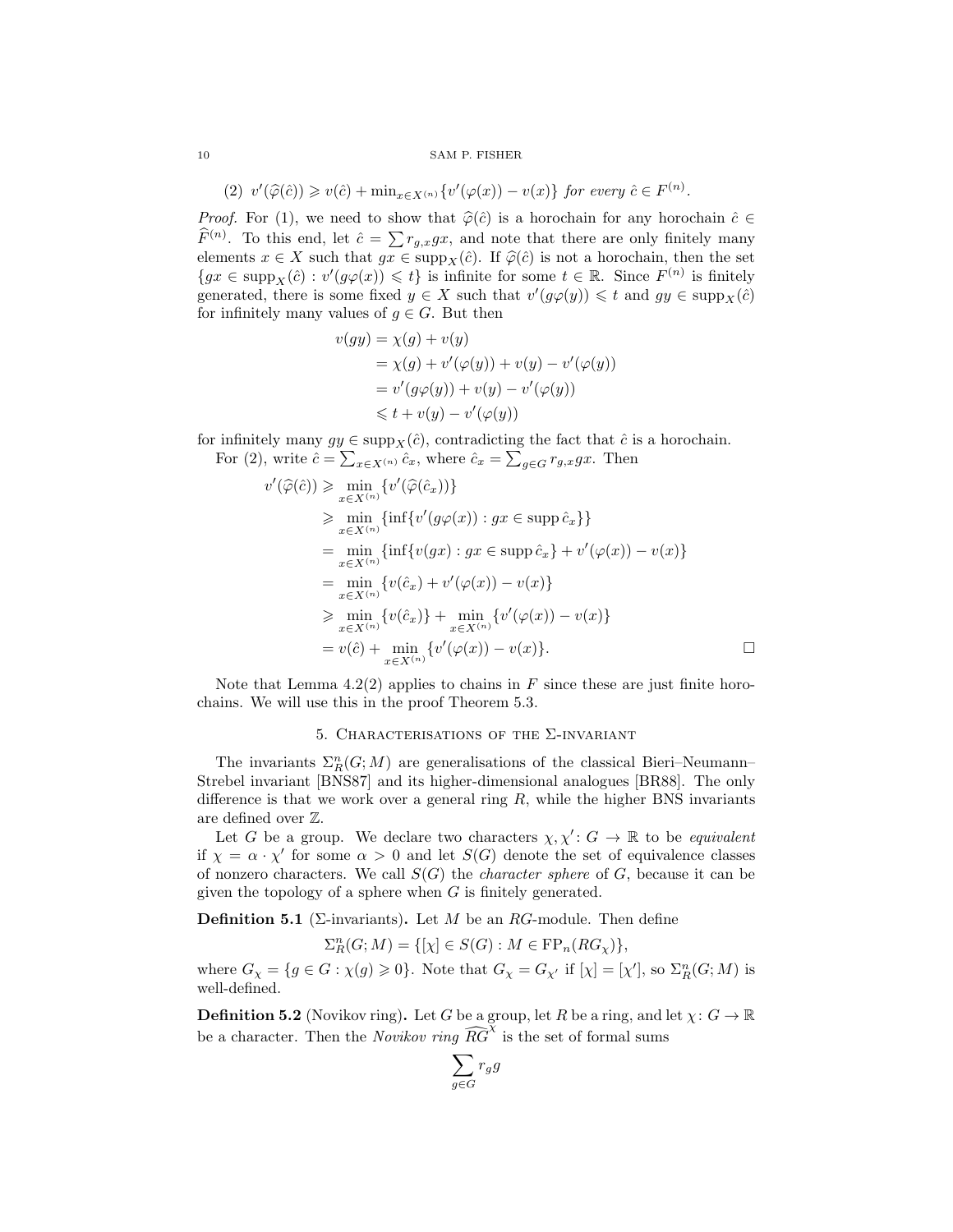such that  $\{g \in G : r_g \neq 0 \text{ and } \varphi(g) \leq t\}$  is finite for every  $t \in \mathbb{R}$ . We give  $\widehat{RG}^{\chi}$  a ring structure by defining  $rg + r'g := (r + r')g$  and  $rg \cdot r'g' := rr'gg'$  for  $r, r' \in R$ ,  $g, g' \in G$ , and extending multiplication to all of  $\widehat{RG}^{\chi}$  in the obvious way.

Theorem [5.3](#page-10-0) gives several characterisations of the  $\Sigma$ -invariants and is the main technical tool we will need to prove Theorem [6.6.](#page-16-0) More specifically, we will need the characterisation of  $\Sigma_R^n(G;M)$  in terms of the vanishing of Novikov homology; this it the equivalence of [\(1\)](#page-10-1) and [\(5\)](#page-10-2) in the following theorem.

<span id="page-10-0"></span>**Theorem 5.3.** Let R be a ring, let M be a left RG-module of type  $\text{FP}_n$ , and *let*  $\chi: G \to \mathbb{R}$  *be a non-trivial character. Let*  $F_{\bullet} \to M \to 0$  *be a free resolution admissible with respect to a basis*  $X = \bigcup_{i=0}^{\infty} X_i$  *and with finitely generated n-skeleton*  $F^{(n)}$ . Let  $v: F \to \mathbb{R}_{\infty}$  be the valuation extending  $\chi$  with respect to X. The following *are equivalent:*

- <span id="page-10-3"></span><span id="page-10-1"></span>(1)  $[\chi] \in \Sigma_R^n(G; M);$
- <span id="page-10-4"></span>(2)  $F^v_\bullet \to M \to 0$  *is essentially acyclic in dimensions*  $-1, \ldots, n-1;$
- (3) *there is a chain map*  $\varphi: F \to F$  *lifting the identity*  $\mathrm{id}_M$  *such that*  $v(\varphi(c)) >$  $v(c)$  for every  $c \in F^{(n)}$ ;
- <span id="page-10-5"></span><span id="page-10-2"></span>(4)  $F_{\bullet} \to M \to 0$  *is horo-acyclic in dimensions*  $0, \ldots, n$  *with respect to v*;
- (5)  $\operatorname{Tor}_i^{RG}(M, \widehat{RG}^X) = 0$  *for all*  $0 \leq i \leq n$ .

The strategy of the proof will be as follows: we begin by proving  $(2) \Rightarrow (3)$  $(2) \Rightarrow (3)$  $\Rightarrow$  [\(4\)](#page-10-5)  $\Rightarrow$  [\(2\).](#page-10-3) This is done by Schweitzer in the appendix of [\[Bie07\]](#page-19-13) in the case  $R = \mathbb{Z}$ . Once this is done, we prove the equivalence of [\(4\)](#page-10-5) and [\(5\),](#page-10-2) again following Schweitzer. Finally, we prove the equivalence of [\(1\)](#page-10-1) and [\(2\)](#page-10-3) following the appendix to Theorem 3.2 in [\[BR88\]](#page-19-12), where again this is done in the case  $R = \mathbb{Z}$ . The proofs of each step given below are given for the convenience of the reader and are essentially the same as those given in the references just cited; there is no crucial dependence on the coefficient ring R.

*Proof of* [\(2\)](#page-10-3)  $\Rightarrow$  [\(3\)](#page-10-4). Assume that  $F^v \to M \to 0$  is essentially acyclic in dimensions  $\leqslant n - 1$  and let  $D > 0$  be a constant such that for each  $k < n$  and every cycle  $z \in F_k$ , there is a chain  $c \in F_{k+1}$  with  $\partial c = z$  and  $D \geq v(z) - v(c)$ . We will construct a chain map  $\varphi: F \to F$  lifting id<sub>M</sub> such that  $v(\varphi(c)) > v(c) + (n - k)D$ for every  $c \in F^{(k)}$ , which implies [\(3\).](#page-10-4)

We define  $\varphi$  on  $F^{(k)}$  by induction on k. For the base case, let  $x \in X_0$  be arbitrary, and fix some  $g \in G$  such that  $\chi(g) > (n+1)D$ . The element  $g^{-1}\partial x \in M$  is a cycle, so there is some  $c_x \in F_0$  such that  $\partial c_x = g^{-1} \partial x$  and  $D \geq v(g^{-1} \partial x) - v(c_x) = -v(c_x)$ , since  $v|_{M\setminus\{0\}}=0$ . Define  $\varphi$  on  $F^{(0)}$  by setting  $\varphi(x)=gc_x$  for each  $x\in X_0$ . It is clear that  $\mathrm{id}_M \partial = \partial \varphi$  on  $F^{(0)}$ . By Lemma [4.2](#page-8-2)[\(2\),](#page-9-1)

$$
v(\varphi(c)) \geq v(c) + \min_{x \in X_0} \{v(\varphi(x)) - v(x)\} > v(c) + nD
$$

for every  $c \in F^{(0)}$ .

Let  $k > 0$  and suppose  $\varphi$  is defined on  $F^{(k-1)}$  such that it lifts  $\mathrm{id}_M$  and  $v(\varphi(c)) >$  $v(c) + (n - k + 1)D$  for all  $c \in F^{(k-1)}$ . Let  $x \in X_k$  and note that  $\varphi(\partial x)$  is a cycle. By essential acyclicity, there is a chain  $d_x \in F_k$  such that  $\partial d_x = \varphi(\partial x)$  and  $D \geq v(\varphi(\partial x)) - v(d_x)$ . Define  $\varphi$  on  $F^{(k)}$  by setting  $\varphi(x) = d_x$ . Then  $\varphi \partial = \partial \varphi$  by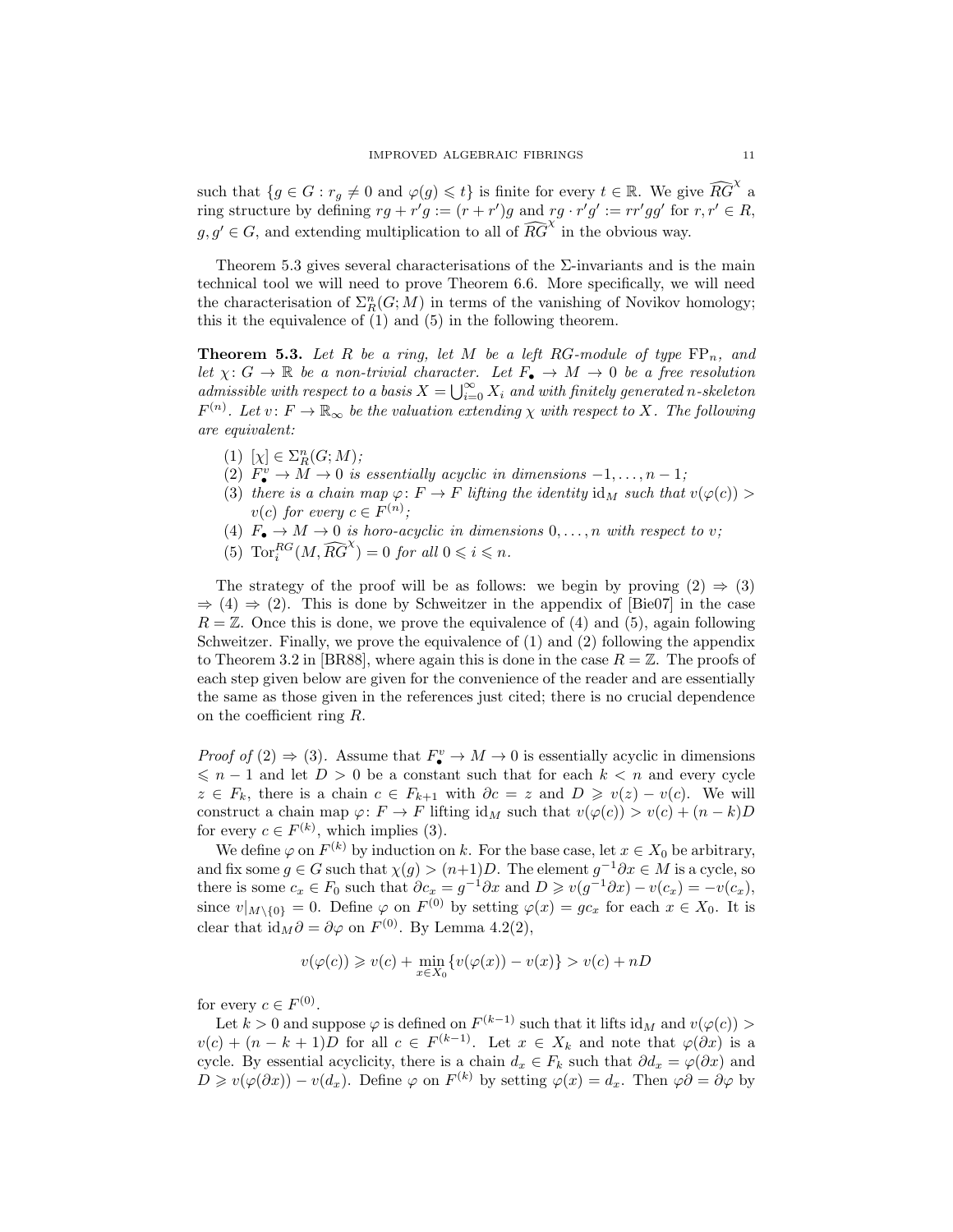construction, and for every  $x \in X_k$  we have

$$
v(\varphi(x)) - v(x) = v(d_x) - v(x)
$$
  
\n
$$
\ge v(\varphi(\partial x)) - v(x) - D
$$
  
\n
$$
= v(\varphi(\partial x)) - v(\partial x) - D
$$
  
\n
$$
> (n - k)D
$$

by induction. By Lemma  $4.2(2)$ , we have

$$
v(\varphi(c)) \geq v(c) + \min_{x \in X_k} \{v(\varphi(x)) - v(x)\} > v(c) + (n - k)D.
$$

<span id="page-11-0"></span>We pause here to prove a lemma that will immediately imply  $(3) \Rightarrow (4)$  $(3) \Rightarrow (4)$  and will be useful in the proofs of  $(4) \Rightarrow (2)$  $(4) \Rightarrow (2)$  and  $(4) \Rightarrow (5)$ .

**Lemma 5.4.** With the assumptions of Theorem [5.3,](#page-10-0) let  $\varphi: F \to F$  be a chain map *lifting*  $id_M$  *such that*  $v(\varphi(c)) > v(c)$  *for all*  $c \in F^{(n)}$  *and let*  $H: F \to F$  *be a chain homotopy such that*  $\partial H + H\partial = id_F - \varphi$ . Let  $\hat{z} \in \hat{F}^{(n)}$  be a horocycle and define  $\hat{c}_{\hat{z}} := \sum_{i=0}^{\infty} \widehat{H} \widehat{\varphi}^{i}(\hat{z})$ . Then  $\hat{c}_{\hat{z}}$  *is a horochain and*  $\partial \hat{c}_{\hat{z}} = \hat{z}$ .

*Proof.* By Lemma [4.2](#page-8-2)[\(2\)](#page-9-1) there are constants  $\alpha$  and  $\beta$  such that

 $v(\widehat{\varphi}(\widehat{c})) \geq v(\widehat{c}) + \alpha$  and  $v(\widehat{H}(\widehat{c})) \geq v(\widehat{c}) + \beta$ 

for every horochain  $\hat{c} \in \hat{F}^{(n)}$ . Moreover,  $\alpha > 0$  since  $v(\varphi(f)) > v(f)$  for every  $f \in$  $F^{(n)}$ . To see that  $\hat{c}$  is a horochain, by induction we have  $v(\hat{H}\hat{\varphi}^{i}(\hat{z})) \geq v(\hat{z}) + i\alpha + \beta$ , so for all  $t \in \mathbb{R}$  there are only finitely many integers  $i \geqslant 0$  such that  $v(\hat{H}\hat{\varphi}^i(\hat{z})) \leqslant t$ . Since  $\text{supp}(\hat{c}_z) \subseteq \bigcup_{i=0}^{\infty} \text{supp}(\hat{H}\hat{\varphi}^i(\hat{z}))$  and each  $\hat{H}\hat{\varphi}^i(\hat{z})$  is a horochain, it follows that there are only finitely many  $gx \in \text{supp }\hat{c}$  such that  $v(gx) \leq t$ , so  $\hat{c}$  is a horochain.

Finally, we have

$$
\partial \hat{c} = \sum_{i=0}^{\infty} \partial \widehat{H} \widehat{\varphi}^{i}(\hat{z}) = \sum_{i=0}^{\infty} (\mathrm{id}_{\widehat{F}^{(n)}} - \widehat{\varphi} - \widehat{H} \partial) \widehat{\varphi}^{i}(\hat{z}) = \sum_{i=0}^{\infty} (\widehat{\varphi}^{i} - \widehat{\varphi}^{i+1})(\hat{z}) = \hat{z}.\quad \Box
$$

*Proof of* [\(3\)](#page-10-4)  $\Rightarrow$  [\(4\)](#page-10-5). If  $\hat{z} \in \hat{F}^{(n)}$  is a horocycle, then  $\partial \hat{c}_{\hat{z}} = \hat{z}$  by Lemma [5.4.](#page-11-0)  $\Box$ 

*Proof of* [\(4\)](#page-10-5)  $\Rightarrow$  [\(2\)](#page-10-3). We will prove that  $F_{\bullet}^v \to M \to 0$  is essentially acyclic in dimension k for all  $k < n$  by induction on k. For the base case, we show that  $F_{\bullet}^v \to M \to 0$  is exact at M, which implies essential acyclicity in dimension -1. Let  $m \in M$ . By exactness of  $F_{\bullet} \to M \to 0$ , there is a chain  $c \in F_0$  such that  $\partial c = m$ . By horo-acyclicity in dimension 0, there is some horochain  $\hat{c} \in \hat{F}_1$  such that  $\partial \hat{c} = c$ . There are  $c_ - \in F_1$  and  $\hat{c}_ + \in \hat{F}_1$  such that  $\hat{c} = c_- + \hat{c}_+$ , where  $v(c_-) < 0$ and  $v(\hat{c}_+) \geqslant 0$ . Then  $\partial(c - \partial c_-) = m$  and

$$
v(c - \partial c_-) = v(c - \partial(\hat{c} - \hat{c}_+)) = v(\partial \hat{c}_+) \geq v(\hat{c}_+) \geq 0.
$$

This shows that  $c - \partial c_0 \in F_0^v$ , which proves that  $F^v_\bullet \to M \to 0$  is exact at M.

Let  $k > -1$  and suppose that  $F^v$  →  $M \to 0$  is essentially acyclic in dimensions  $k$ . By [\(2\)](#page-10-3)  $\Rightarrow$  [\(3\)](#page-10-4) applied at k-1, there is a chain map  $\varphi: F \to F$  lifting id<sub>M</sub> such that  $v(\varphi(c)) > v(c)$  for all  $c \in F^{(k)}$ . Since  $id_F$  and  $\varphi$  both lift  $id_M$  and  $F_{\bullet} \to M \to 0$ is acyclic, there is a chain homotopy  $H: F \to F$  such that  $\partial H + H\partial = id_F - \varphi$ . As in the proof of Lemma [5.4,](#page-11-0) there are constants  $\alpha > 0$  and  $\beta < 0$  such that

$$
v(\varphi(c)) \geq v(c) + \alpha
$$
 and  $v(H(c)) \geq v(c) + \beta$ 

for every  $c \in F^{(k)}$ .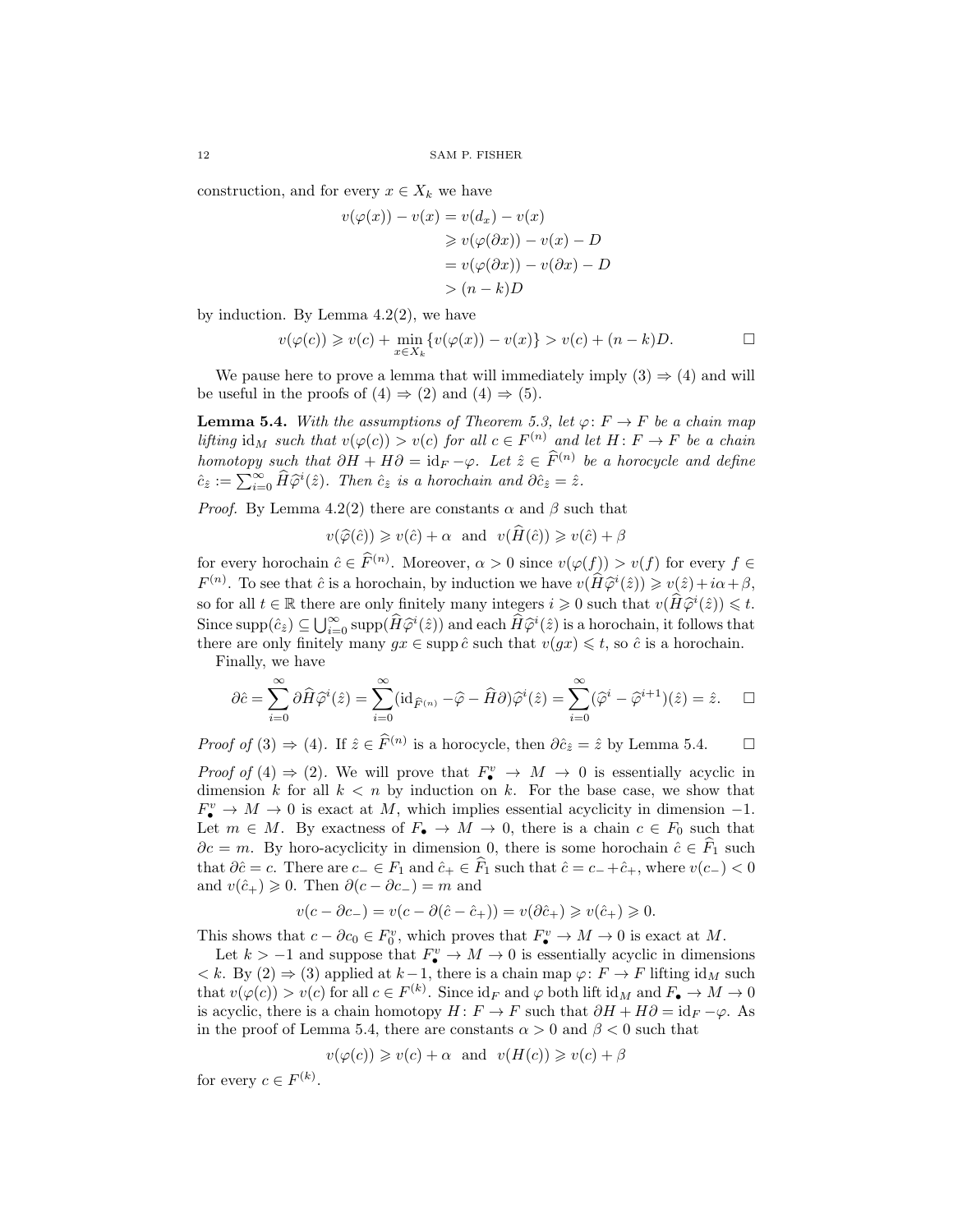Let  $z \in F_k^v$  be a cycle. Since  $F_{\bullet} \to M \to 0$  is acyclic, there is some  $d \in F_{k+1}$ such that  $\partial d = z$ . Consider the horocycle  $\hat{z} := d - \hat{d}_z$ , where  $\hat{d}_z = \sum_{i=0}^{\infty} H \varphi^i(z)$  is defined as in Lemma [5.4.](#page-11-0) Note that

$$
v(H\varphi^{i}(z)) \geq v(z) + i\alpha + \beta \geq \beta
$$

for every  $i \geq 0$ , and therefore that  $v(\hat{d}_z) \geq \beta$ . By horo-acyclicity in dimension k+ 1, there is a  $(k+2)$ -horochain  $\hat{d}$  such that  $\partial \hat{d} = \hat{z}$ . As in the base case, there are  $d_-\in F_{k+2}$  and  $\hat{d}_+\in \widehat{F}_{k+2}$  such that  $\hat{d}=d_-+\hat{d}_+$ , where  $v(d_-)<0$  and  $v(\hat{d}_+)\geqslant 0$ . Then  $\partial(d - \partial d_{-}) = \partial d = z$ , and

$$
v(d - \partial d_{-}) = v(\hat{d}_{z} + \hat{z} - \partial(\hat{d} - \hat{d}_{+}))
$$
  
=  $v(\hat{d}_{z} + \partial \hat{d}_{+})$   
 $\ge \min\{v(\hat{d}_{z}), v(\partial \hat{d}_{+})\}$   
 $\ge \beta$ 

since  $v(\hat{d}_z) \geq \beta$  and  $v(\partial d_{\infty}) \geq v(d_{\infty}) \geq 0 > \beta$ . Letting  $D = -\beta$  in the definition of essential acyclicity, we see that  $F_{\bullet}^v \to M \to 0$  is essentially acyclic in dimension  $k.$ 

*Proof of* [\(5\)](#page-10-2)  $\Rightarrow$  [\(4\)](#page-10-5). Suppose that  $\text{Tor}_i^{RG}(M, \widehat{RG}^X) = 0$  for  $0 \leq i \leq n$ . Consider the chain map

$$
\psi \colon \widehat{RG}^{\chi} \otimes_{RG} F \to \widehat{F}, \quad \alpha \otimes c \mapsto \alpha c
$$

of left RG-modules. It is clear that  $\psi$  is injective. We claim that  $\psi$  induces an isomorphism  $\widehat{RG}^{\chi} \otimes_{RG} F^{(n)} \to \widehat{F}^{(n)}$ . To see this, simply note that for an arbitrary horochain

$$
\hat{c} = \sum_{g \in G, x \in X^{(n)}} r_{g,x}gx
$$

in  $\widehat{F}^{(n)}$ , we have

$$
\sum_{x \in X^{(n)}} \left( \sum_{g \in G} r_{g,x} g \right) \otimes x \xrightarrow{\varphi} \hat{c}.
$$

The horochain condition implies that the sums  $\sum_{g \in G} r_{g,x}g$  are elements of  $\widehat{RG}^{\chi}$ . Thus,  $\psi$  is surjective on the *n*-skeleta and is therefore an isomorphism. Note that this only works because  $X^{(n)}$  is finite; in general, we cannot expect  $\psi$  to be surjective since the support of a horochain might intersect infinitely many of the modules  $F_n$ . Since  $H_i(\widehat{RG}^{\chi} \otimes_{RG} F; RG) = 0$  for all  $0 \leq i \leq n$ , we conclude that  $H_i(\widehat{F}; RG) = 0$ for  $0 \leq i \leq n$  as well.

*Proof of* [\(4\)](#page-10-5)  $\Rightarrow$  [\(5\)](#page-10-2). The map  $\psi$  defined above is an isomorphism of the *n*-skeleta, so we immediately have that  $Tor_i^{RG}(M, \widehat{RG}^X) = 0$  for  $0 \leq i \leq n-1$ . Since  $\psi$  is not necessarily surjective as a map of the  $(n+1)$ -skeleta, we must work harder to show that  $\text{Tor}_n^{RG}(M, \widehat{RG}^X) = 0$ . Let  $z \in \widehat{RG}^X \otimes_{RG} F_n$  be an *n*-cycle, and let  $\hat{z} = \psi(z)$ . Since we are assuming that [\(4\)](#page-10-5) holds, we may also assume that [\(3\)](#page-10-4) holds and use the horochain  $\hat{c}_{\hat{z}}$  from Lemma [5.4.](#page-11-0) Since  $\hat{c}_{\hat{z}} \in \hat{H}(\widehat{F}_n)$ , we have that  $\hat{c}_{\hat{z}}$  is in the  $\widehat{RG}^{\chi}$ submodule of  $\widehat{F}_{n+1}$  generated by  $\widehat{H}(X_n)$ , and thus  $\widehat{c}_z \in \text{im } \psi$  since this is a finite set. Let  $c \in \widehat{RG}^{\chi} \otimes_{RG} F_{n+1}$  such that  $\psi(c) = \hat{c}_z$ . Then  $\psi \partial(c) = \partial \psi(c) = \partial \hat{c}_z = \hat{z}$ . But  $\psi$  is injective, so  $\partial c = z$ , proving that  $\operatorname{Tor}^{\widetilde{RG}}_n(M, \widehat{RG}^{\chi}) = 0$ .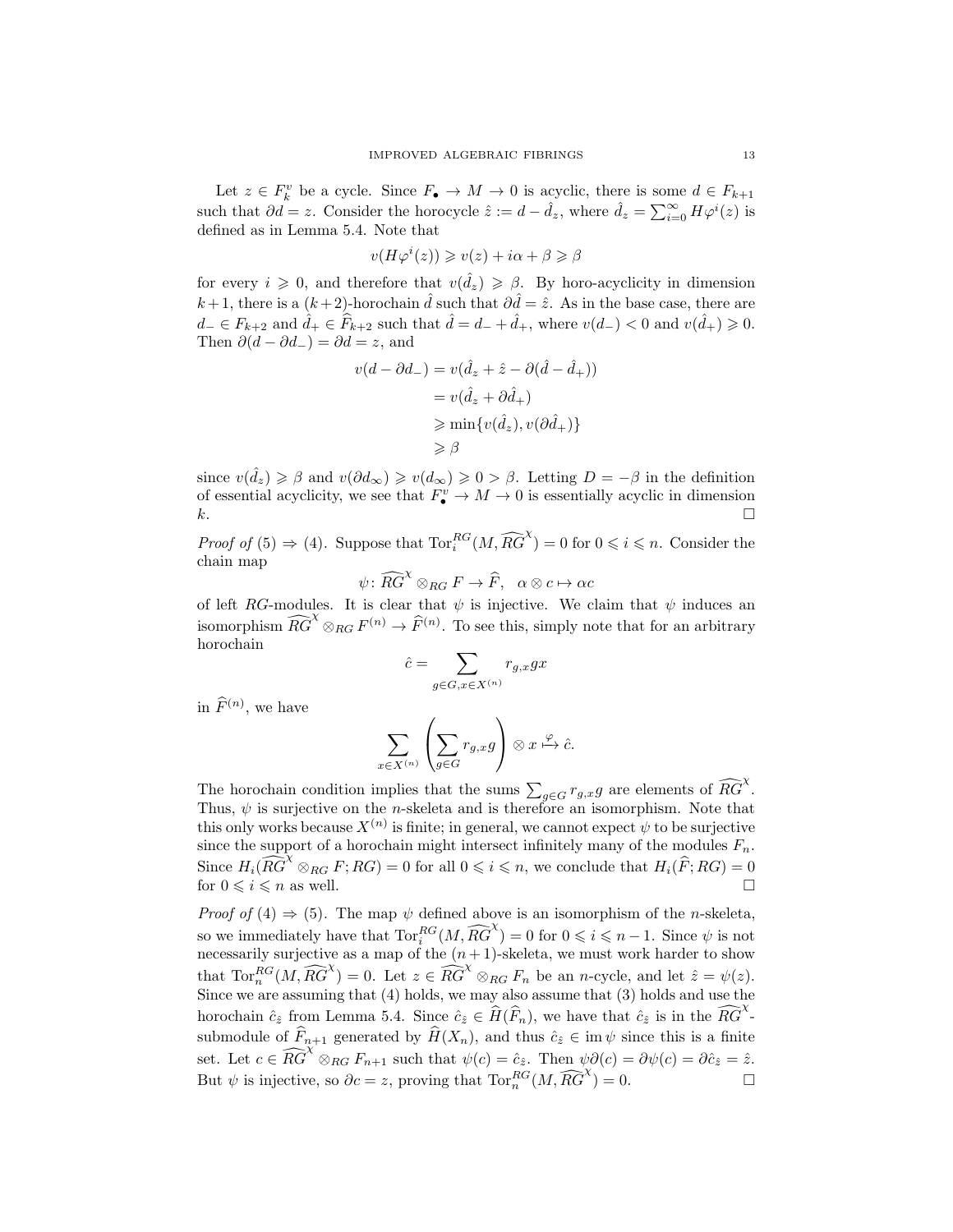<span id="page-13-0"></span>We pause again before proving the equivalence of [\(1\)](#page-10-1) and [\(2\)](#page-10-3) to prove another lemma.

# **Lemma 5.5.** *Free RG-modules are flat over*  $RG_{\chi}$ .

*Proof.* It suffices to prove that RG is flat as an  $RG_{\chi}$ -module, since the direct sum of flat modules is flat. To this end, let  $\iota: M \hookrightarrow N$  be an injection of right  $RG_{\chi}$ -modules; our goal is to show that  $\iota \otimes id$ :  $M \otimes_{RG_{\chi}} RG \to N \otimes_{RG_{\chi}} RG$  is injective. Let  $g \in G$  be such that  $\chi(g) < 0$  and consider the left  $RG_{\chi}$ -module  $RG_{\chi} g^k = \{ \alpha g^k : \alpha \in RG_{\chi}, k \in \mathbb{Z} \}.$  The modules  $RG_{\chi} g^k$  form a directed system with respect to the inclusion maps  $RG_{\chi} g^k \hookrightarrow RG_{\chi} g^l$  for  $k \leq l$  and the direct limit is  $\varinjlim_{n\to\infty} RG_{\chi} g^k \cong RG$ .

There are left  $RG_{\chi}$ -module isomorphisms  $RG_{\chi}g^k \to RG_{\chi}$  given by right multiplication by  $g^{-k}$ . Then  $RG_{\chi}g^{k}$  is flat over  $RG_{\chi}$ , so  $M \otimes_{RG_{\chi}} RG_{\chi}g^{k} \to N \otimes_{RG_{\chi}} RG_{\chi}g^{k}$ is injective for all  $k \in \mathbb{Z}$ . By exactness of the direct limit,

$$
\varinjlim (M \otimes_{RG_{\chi}} RG_{\chi}g^k) \to \varinjlim (N \otimes_{RG_{\chi}} RG_{\chi}g^k)
$$

is injective. Since the direct limit commutes with the tensor product, the previous line implies  $\iota \otimes id_M$  is injective.

We now return to the proof of Theorem [5.3.](#page-10-0)

*Proof of* [\(1\)](#page-10-1)  $\Leftrightarrow$  [\(2\)](#page-10-3). Let  $g \in G$  be such that  $\chi(g) < 0$  and let  $E_k$  be the left  $RG_{\chi}$ module  $g^k F^v$ . We denote the chain complexes  $F^v_\bullet \to M \to 0$  and  $(E_k)_\bullet \to M \to 0$ by  $\widetilde{F}^v$  and  $\widetilde{E}_k$ , respectively.

Essential acyclicity in dimension  $j$  is equivalent to the the existence of an integer  $D \geq 0$  such that the inclusion-induced homomorphism  $H_i(E_k) \to H_i(E_{k+D})$  is the zero map for all  $k \in \mathbb{N}$ . This in turn is equivalent to  $\varinjlim_{n \to \infty} \prod_I H_j(\widetilde{E}_k) = 0$  for any index set I. Here, for fixed I and j, the powers  $\prod_I H_{\underline{j}}(\widetilde{E}_k)$  form a directed system with respect to the inclusion-induced maps  $\prod_I H_j(\widetilde{E}_k) \to \prod_I H_j(\widetilde{E}_l)$  for  $k \leq l$ . Indeed, if  $D \geq 0$  is such that  $H_i(\widetilde{E}_k) \to H_i(\widetilde{E}_{k+D})$  is the zero map, it is clear that the direct limit will be zero. Conversely, let  $I = Z_j(E_0) = Z_j(F^v)$  be the set of j-cycles of  $\widetilde{F}^v$  and consider the element  $([x])_{x\in I} \in \prod_I H_j(\widetilde{E}_0)$ . Since the direct limit is zero, there is some  $D \geq 0$  such that  $([x])_{x \in I} = 0$  in  $\prod_I H_j(\widetilde{E}_D)$ , which means that  $\overline{F}^v$  is essentially acyclic in dimension j.

There is a short exact sequence of chain complexes  $0 \to M \to E_k \to E_k \to 0$ , where by abuse of notation M is a chain complex concentrated in dimension  $-1$ and  $E_k$  is the chain complex  $(E_k)_\bullet \to 0$  with  $(E_k)_0$  in dimension 0. The long exact sequence in homology associated to the short exact sequence gives  $H_i(E_k) \cong$  $H_i(E_k)$  for  $j \geq 1$ . The interesting part of the long exact sequence is

$$
0 \to H_0(\widetilde{E}_k) \to H_0(E_k) \stackrel{\delta}{\to} M \to H_{-1}(\widetilde{E}_k) \to 0,
$$

where  $\delta$  is the connecting homomorphism. By exactness of the direct power and direct limit functors, the sequence

$$
0 \to \varinjlim_I \prod_I H_0(\widetilde{E}_k) \to \varinjlim_I \prod_I H_0(E_k) \xrightarrow{\prod_I \delta} \prod_I M \to \varinjlim_I \prod_I H_{-1}(\widetilde{E}_k) \to 0
$$

is exact. Then  $\overline{F}^v$  is essentially exact in dimension 0 if and only if  $\delta$  induces an injection  $\varinjlim \prod_I H_0(E_k) \to \prod_I M$  for every *I*. Moreover,  $\widetilde{F}^v$  is essentially exact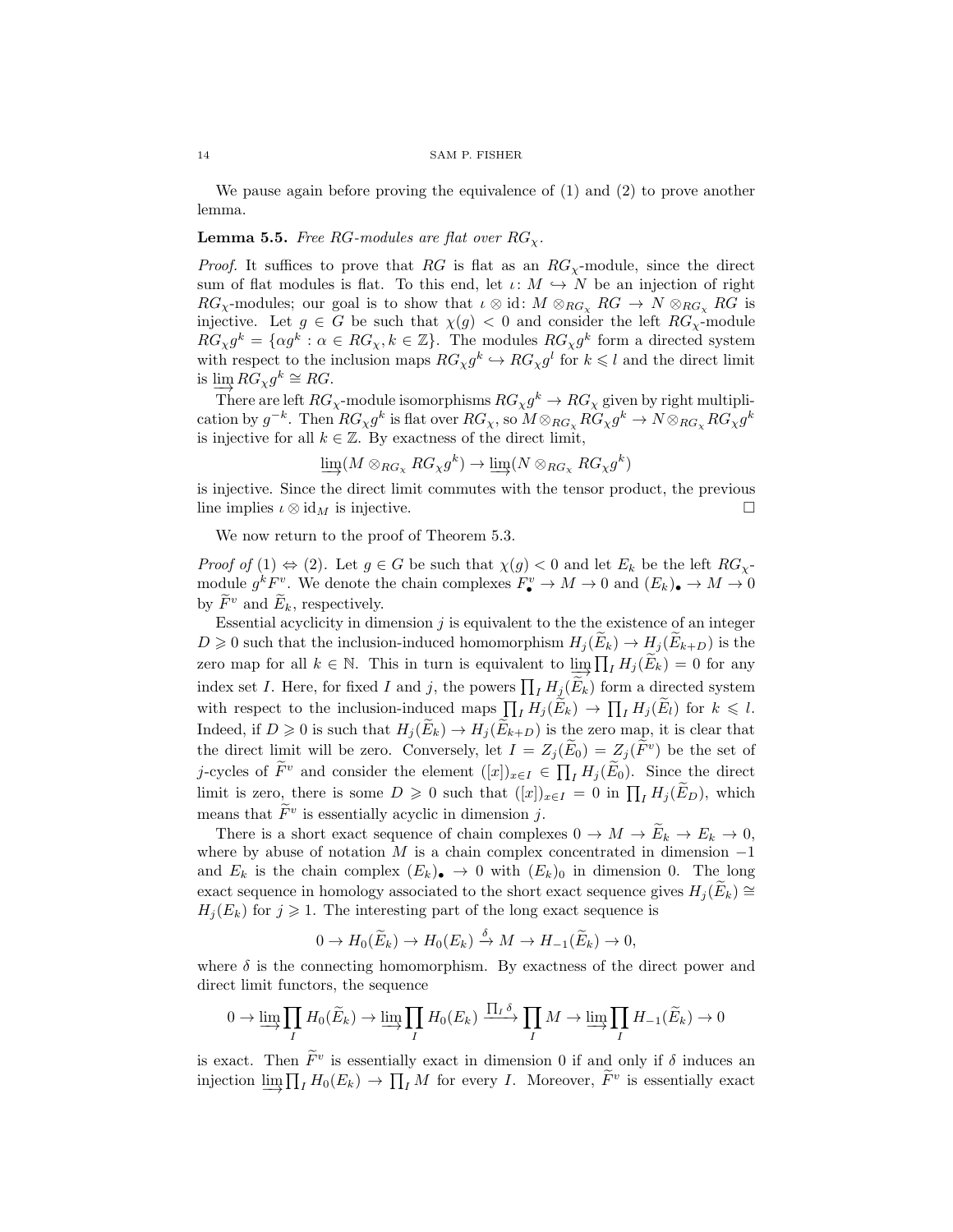in dimension  $-1$  if and only if  $\delta$  induces a surjection  $\varinjlim_{\mathcal{I}} \prod_I H_0(E_k) \to \prod_I M$  for every  $I$ .

By Lemma [5.5,](#page-13-0)  $F_{\bullet} \to M \to 0$  is a flat resolution of M by left  $RG_{\chi}$ -modules, so

$$
\operatorname{Tor}_j^{RG_{\chi}}\left(M,\prod_I RG_{\chi}\right)=H_j\left(\left(\prod_I RG_{\chi}\right)\otimes_{RG_{\chi}}F\right).
$$

and therefore

$$
\operatorname{Tor}_j^{RG_\chi}\left(M,\prod_I RG_\chi\right)=\varinjlim H_j\left(\left(\prod_I RG_\chi\right)\otimes_{RG_\chi} E_k\right),
$$

as  $F = \lim_{k \to \infty} E_k$  and direct limits commute with tensor products and homology. Since  $(E_k)_j$  is a finitely generated free  $RG_{\chi}$ -module for  $j \leqslant n$ , we have  $(\prod_I RG_{\chi}) \otimes_{RG_{\chi}}$  $(E_k)_j \cong \prod_I (E_k)_j$ . Hence,  $\operatorname{Tor}_j^{RG_\chi}(M, \prod_I RG_\chi) = \varinjlim H_j(\prod_I E_k)$  for  $j < n$ .

To summarize the work done above, we have  $\overline{F}^v$  is essentially exact in dimensions  $-1 \leq i \leq n$  if and only if

- (a)  $(\prod_I RG_\chi) \otimes_{RG_\chi} M \to \prod_I M$  is surjective if  $n = 0$  and
- (b)  $(\prod_{I} RG_{\chi}) \otimes_{RG_{\chi}} M \to \prod_{I} M$  is an isomorphism and  $\text{Tor}_{j}^{RG_{\chi}}(M, \prod_{I} RG_{\chi}) =$ 0 for  $1 \leq j \leq n$  otherwise.

Here we have used the general fact that  $Tor_0^R(A, B) \cong A \otimes_R B$ . Together with Lemma 1.1 and Proposition 1.2 of  $[BE74]$ , (a) and (b) are equivalent to M being of type  $FP_n(RG_\chi)$ . Thus, we conclude that  $[\chi] \in \Sigma_R^m(G;M)$  if and only  $\tilde{F}^v$  is essentially exact in dimensions  $j = -1, 0, 1, \ldots, n-1$ .

## 6. Agrarian homology and main result

<span id="page-14-0"></span>**Definition 6.1** (agrarian groups and D-homology). Let R be a ring. A group G is *agrarian over* R if there is a skew-field  $\mathcal D$  and an injective ring homomorphism  $RG \hookrightarrow \mathcal{D}$ . In this case, we will say that G is  $\mathcal{D}$ -agrarian over R if we wish to specify the skew-field.

If G is  $D$ -agrarian over R, we define its p-dimensional  $D$ -homology to be

$$
H_p^{\mathcal{D}}(G) := \operatorname{Tor}_p^{RG}(R, \mathcal{D}),
$$

where R is the trivial RG-module and D is viewed as a  $\mathcal{D}$ -RG-bimodule via the embedding  $RG \hookrightarrow \mathcal{D}$ . The pth  $\mathcal{D}$ -Betti number of G is then

$$
b_p^{\mathcal{D}}(G) := \dim_{\mathcal{D}} H_p^{\mathcal{D}}(G).
$$

Note that  $b_p^{\mathcal{D}}(G)$  is well-defined and integral or infinite, since a module over a skew-field has a well-defined dimension.

Remark 6.2. The term "agrarian" was introduced by Kielak in [\[Kie20a\]](#page-19-19) in the case  $R = \mathbb{Z}$ . Using strong Hughes-freeness, i.e. condition [\(2'\)](#page-4-3) after Definition [2.3,](#page-3-0) it follows that if G is a locally-indicable group and F is a skew-field such that  $\mathcal{D}_{\mathbb{F}G}$ exists, then G is  $\mathcal{D}_{\mathbb{F}G}$ -agrarian over  $\mathbb{F}$ . For the remainder of the section, we will be interested in the  $\mathcal{D}_{\mathbb{F}G}$ -homology of G.

<span id="page-14-1"></span>In what follows we will need that  $\mathcal{D}_{\mathbb{F}G}$ -Betti numbers have good scaling properties when passing to finite index subgroups. This is analogous to the fact that  $\ell^2$ -Betti numbers also scale under taking finite index subgroups.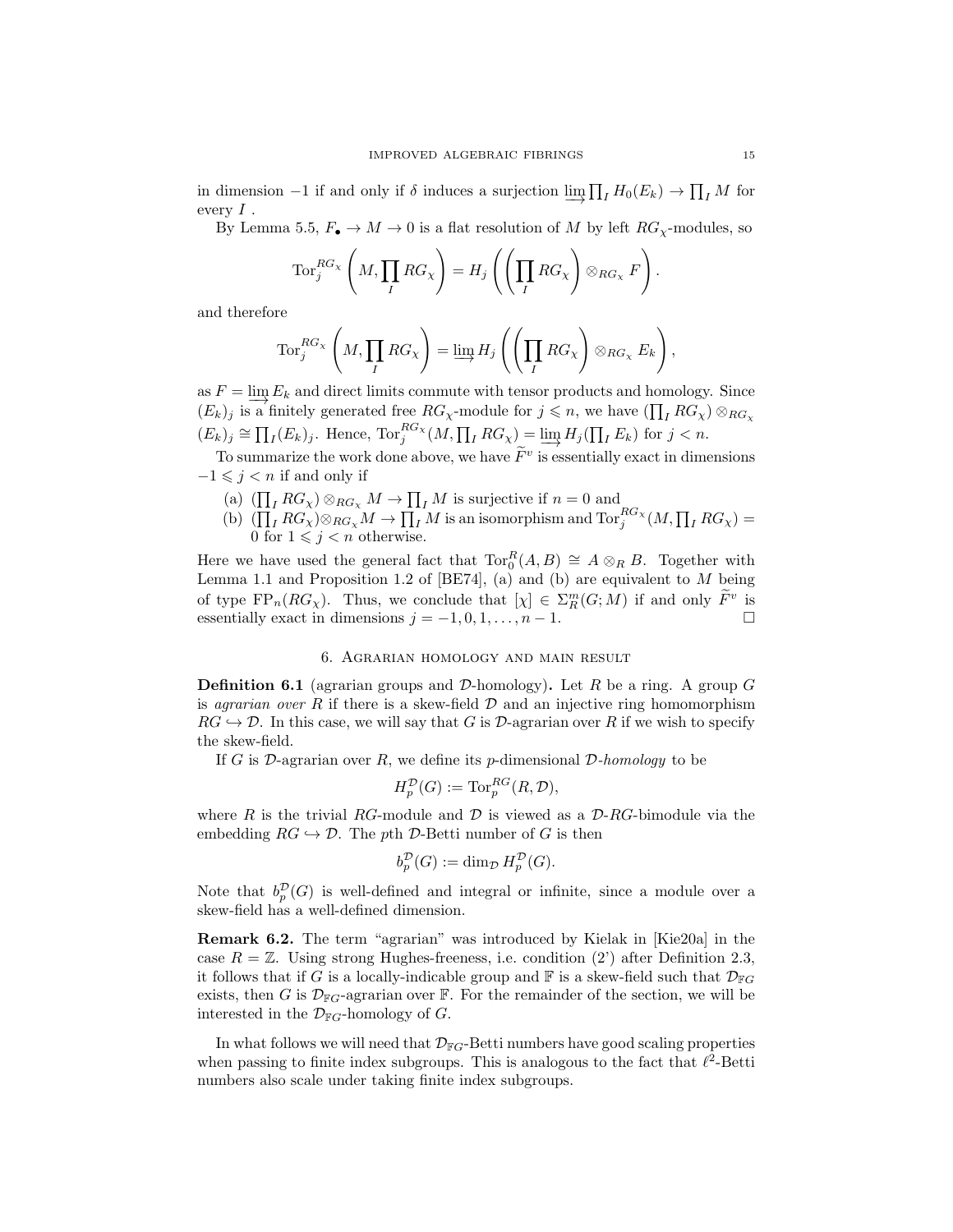Lemma 6.3. *Let* H *be a finite index subgroup of a locally indicable group* G*, and let*  $\mathbb{F}$  *be a skew-field such that*  $\mathcal{D}_{\mathbb{F}G}$  *exists. Then* 

$$
b_p^{\mathcal{D}_{\mathbb{F}G}}(G) = \frac{b_p^{\mathcal{D}_{\mathbb{F}H}}(H)}{[G:H]}.
$$

*Proof.* It suffices to prove the claim when H is normal in G. To see this, if  $H \leq G$ is any subgroup of finite index, then there is normal subgroup  $N \triangleleft G$  of finite index such that  $N \leq H \leq G$  (we can take N to be the *normal core* of H, that is, the intersection of all the conjugates of  $H$ ). Then

$$
b_p^{\mathcal{D}_{\mathbb{F}G}}(G) = \frac{b_p^{\mathcal{D}_{\mathbb{F}N}}(N)}{[G:N]} = \frac{[H:N]b_p^{\mathcal{D}_{\mathbb{F}H}}(H)}{[G:N]} = \frac{b_p^{\mathcal{D}_{\mathbb{F}H}}(H)}{[G:H]}
$$

by the claim for normal subgroups.

Assume that H is a finite-index normal subgroup of G and let  $\{t_1, \ldots, t_n\}$  be a transversal for H in G. By Proposition [2.5](#page-4-4)[\(2\),](#page-4-2) we have a  $\mathcal{D}_{\mathbb{F}H}$ -FG-bimodule isomorphism  $\mathcal{D}_{\mathbb{F}G} \cong \mathcal{D}_{\mathbb{F}H} \otimes_{\mathbb{F}H} \mathbb{F}G$ . Take a free resolution  $F_{\bullet} \to \mathbb{F} \to 0$  of the trivial left  $\mathbb{F}G$ -module  $\mathbb{F}$ ; there are chain-isomorphisms

$$
\mathcal{D}_{\mathbb{F}G} \otimes_{\mathbb{F}G} F_{\bullet} \cong (\mathcal{D}_{\mathbb{F}H} \otimes_{\mathbb{F}H} \mathbb{F}G) \otimes_{\mathbb{F}G} F_{\bullet} \cong \mathcal{D}_{\mathbb{F}H} \otimes_{\mathbb{F}H} (\mathbb{F}G \otimes_{\mathbb{F}G} F_{\bullet}) \cong \mathcal{D}_{\mathbb{F}H} \otimes_{\mathbb{F}H} F_{\bullet}
$$
  
of left  $\mathcal{D}_{\mathbb{F}H}$ -modules, so  $H_p^{\mathcal{D}_{\mathbb{F}G}}(G) \cong H_p^{\mathcal{D}_{\mathbb{F}H}}(H)$  as  $\mathcal{D}_{\mathbb{F}H}$ -modules. Therefore,

$$
b_p^{\mathcal{D}_{\mathbb{F}^H}}(H) = \dim_{\mathcal{D}_{\mathbb{F}^H}} H_p^{\mathcal{D}_{\mathbb{F}^H}}(H)
$$
  
= 
$$
\dim_{\mathcal{D}_{\mathbb{F}^H}} H_p^{\mathcal{D}_{\mathbb{F}^G}}(G)
$$
  
= 
$$
[G : H] \cdot \dim_{\mathcal{D}_{\mathbb{F}^G}} H_p^{\mathcal{D}_{\mathbb{F}^G}}(G)
$$
  
= 
$$
[G : H] \cdot b_p^{\mathcal{D}_{\mathbb{F}^G}}(G).
$$

,

In view of Lemma  $6.3$ , if  $G$  is a group with a finite-index locally indicable subgroup H such that  $\mathcal{D}_{\mathbb{F}H}$  exists, we can define  $b_p^{\mathcal{D}_{\mathbb{F}G}}(G) = b_p^{\mathcal{D}_{\mathbb{F}H}}(H)/[G:H]$ . Though we are abusing notation here, since  $\mathcal{D}_{\mathbb{F}G}$  might not exist, this definition is necessary to make the statement of Theorem [6.6](#page-16-0) correct.

<span id="page-15-0"></span>The following lemma is an analogue of a theorem of Lück which holds for  $\ell^2$ -Betti numbers  $[Lüc02, Theorem 7.2].$ 

**Lemma 6.4.** *Let*  $1 \rightarrow K \rightarrow G \rightarrow \mathbb{Z} \rightarrow 1$  *be a short exact sequence of groups and* suppose that  $\mathcal{D}_{\mathbb{F}G}$  exists for some skew-field  $\mathbb{F}$ . If  $b_p^{\mathcal{D}_{\mathbb{F}K}}(K) < \infty$  for some  $p \geq 0$ , *then*  $b_p^{\mathcal{D}_{FG}}(G) = 0$ .

*Proof.* Let  $F_{\bullet} \to \mathbb{F} \to 0$  be a free resolution of  $\mathbb{F}$  by left  $\mathbb{F}G$ -modules. Note that the modules  $F_j$  are also free left FK-modules and there are chain maps  $\iota_j : \mathcal{D}_{\mathbb{F}K} \otimes_{\mathbb{F}K}$  $F_j \to \mathcal{D}_{\mathbb{F}G} \otimes_{\mathbb{F}G} F_j$ , induced by the inclusion  $\mathcal{D}_{\mathbb{F}K} \hookrightarrow \mathcal{D}_{\mathbb{F}G}$ . We claim that the maps  $\iota_j$ are injective. To see this, it is enough to consider the case where  $F_j = \mathbb{F}G$ . Choose  $t \in G$  such that  $\{t^n : n \in \mathbb{Z}\}$  is a transversal for  $K \leq G$ . By Proposition [2.5,](#page-4-4) there is an embedding  $\bigoplus_{n\in\mathbb{Z}}\mathcal{D}_{\mathbb{F} K}\cdot\varphi(t^n)\hookrightarrow \mathcal{D}_{\mathbb{F} G}$ . Since  $\mathbb{F} G$  is free over  $\mathbb{F} K$ , there is also an isomorphism  $\mathcal{D}_{\mathbb{F}_{K}} \otimes_{\mathbb{F}_{K}} \mathbb{F}_{G} \cong \bigoplus_{n \in \mathbb{Z}} \mathcal{D}_{\mathbb{F}_{K}} \cdot \varphi(t^{n})$  determined by  $\alpha \otimes t^{n} \mapsto \alpha \varphi(t^{n})$ . Then the diagram

$$
\mathcal{D}_{\mathbb{F} K} \otimes_{\mathbb{F} K} \mathbb{F} G \xrightarrow{\cong} \bigoplus_{n \in \mathbb{Z}} \mathcal{D}_{\mathbb{F} K} \cdot \varphi(t^n)
$$
\n
$$
\downarrow \qquad \qquad \downarrow
$$
\n
$$
\mathcal{D}_{\mathbb{F} G} \otimes_{\mathbb{F} G} \mathbb{F} G \xrightarrow{\cong} \mathcal{D}_{\mathbb{F} G}
$$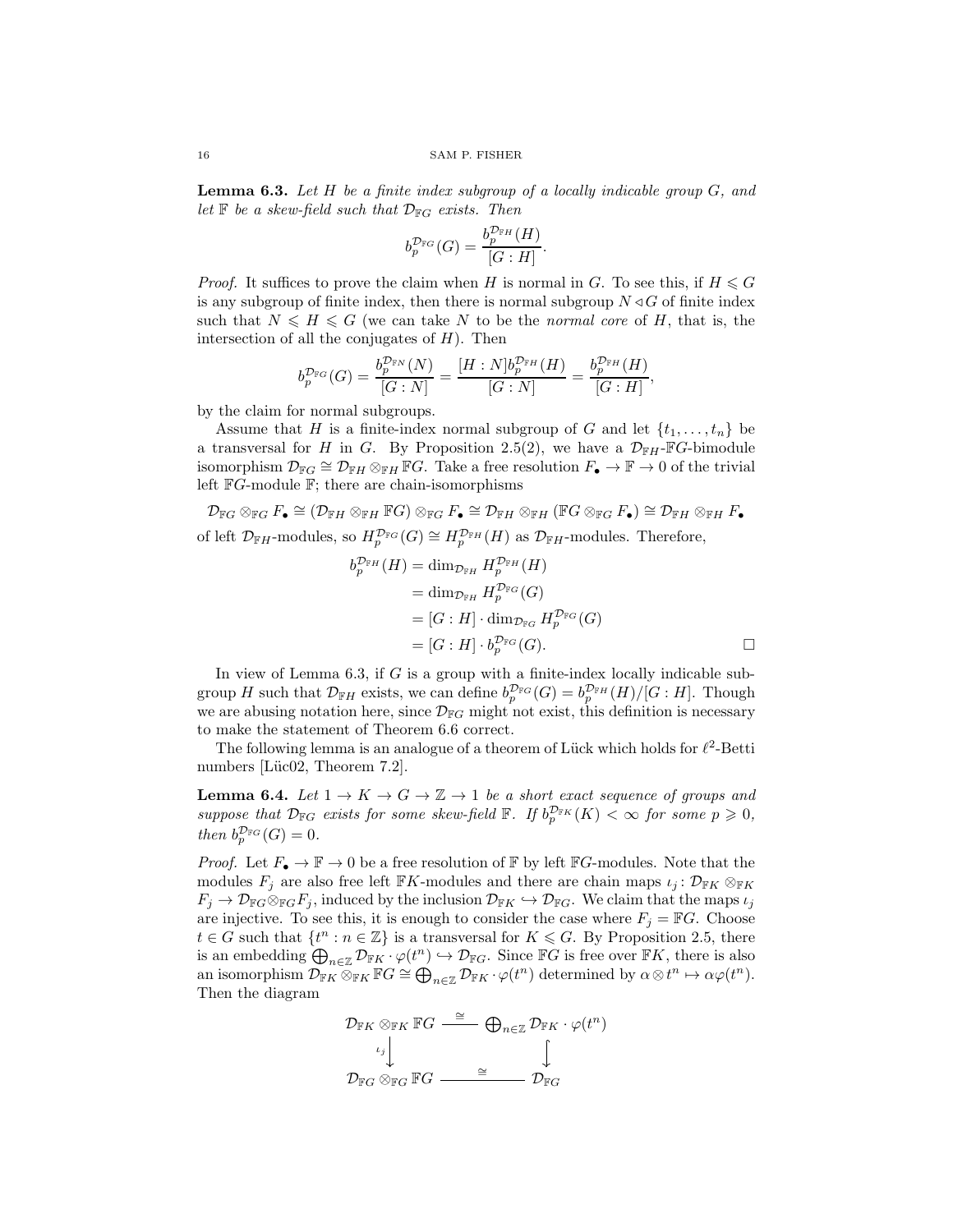of left  $\mathcal{D}_{\mathbb{F}_K}$ -modules commutes, proving that  $\iota_i$  is an injection. From now on, we will treat the maps  $\iota_j$  as inclusions.

Consider the following portions of the chain complexes computing  $b_p^{\mathcal{D}_{FG}}(G)$  and  $b_p^{\mathcal{D}_{\mathbb{F}^K}}(K)$ 

$$
\cdots \longrightarrow \mathcal{D}_{\mathbb{F}K} \otimes_{\mathbb{F}K} F_{p+1} \longrightarrow \mathcal{D}_{\mathbb{F}K} \otimes_{\mathbb{F}K} F_p \longrightarrow \mathcal{D}_{\mathbb{F}K} \otimes_{\mathbb{F}K} F_{p-1} \longrightarrow \cdots
$$

$$
\downarrow_{\iota_{p+1}} \qquad \qquad \downarrow_{\iota_p} \qquad \qquad \downarrow_{\iota_{p-1}} \qquad \qquad \cdots \longrightarrow \mathcal{D}_{\mathbb{F}G} \otimes_{\mathbb{F}G} F_{p+1} \longrightarrow \mathcal{D}_{\mathbb{F}G} \otimes_{\mathbb{F}G} F_p \longrightarrow \mathcal{D}_{\mathbb{F}G} \otimes_{\mathbb{F}G} F_{p-1} \longrightarrow \cdots.
$$

Let x be a cycle in  $\mathcal{D}_{\mathbb{F}G} \otimes_{\mathbb{F}G} F_p$ . By [\[JZ20,](#page-19-5) Proposition 2.2(2)],  $\mathcal{D}_{\mathbb{F}G} \cong \text{Ore}(\mathcal{D}_{\mathbb{F}K} * \mathbb{Z})$ , where we are making the identifications  $\mathcal{D}_{\mathbb{F} K} \otimes_{\mathbb{F} K} \mathbb{F} G \cong \bigoplus_{n \in \mathbb{Z}} \mathcal{D}_{\mathbb{F} K} \cdot \varphi(t^n) \cong \mathcal{D}_{\mathbb{F} K} * \mathbb{Z}$ . Hence, there is some nonzero  $a \in \mathcal{D}_{\mathbb{F}_K} * \mathbb{Z}$  such that  $ax \in \mathcal{D}_{\mathbb{F}_K} \otimes_{\mathbb{F}_K} F_p$ . Since  $(\mathcal{D}_{\mathbb{F}_K} * \mathbb{Z}) \cdot ax \subseteq Z_p(\mathcal{D}_{\mathbb{F}_G} \otimes_{\mathbb{F}_G} F_{\bullet})$  and  $\iota_{p-1}$  is injective,  $(\mathcal{D}_{\mathbb{F}_K} * \mathbb{Z}) \cdot ax$  is an infinitedimensional  $\mathcal{D}_{\mathbb{F}_K}$ -subspace of  $Z_p(\mathcal{D}_{\mathbb{F}_K} \otimes_{\mathbb{F}_K} F_{\bullet})$ . Since  $b_p^{\mathcal{D}_{\mathbb{F}_K}}(K) < \infty$ , there is a nonzero  $b \in \mathcal{D}_{\mathbb{F}_K} * \mathbb{Z}$  such that  $bax = \partial y$  for some  $y \in \mathcal{D}_{\mathbb{F}_K} \otimes_{\mathbb{F}_K} F_{p+1}$ . But then  $x = \partial((ba)^{-1}y)$ , so we conclude that  $H(\mathcal{D}_{\mathbb{F}G} \otimes_{\mathbb{F}G} F_{\bullet}) = 0$ .

For the proof of the main theorem, we will need the following version of a theorem of Bieri and Renz. The details of the proof are given in [\[BR88,](#page-19-12) Theorem 5.1] in the case  $R = \mathbb{Z}$ , though the proof goes through in exactly the same way after replacing the ring  $\mathbb Z$  by an arbitrary ring  $R$ .

<span id="page-16-1"></span>**Theorem 6.5** (Bieri-Renz). Let G be a finitely generated group and let  $N \triangleleft G$  be *a normal subgroup containing the commutator subgroup* [G, G]*. Let* R *be a unital ring and let* M *be an RG-module. Then*  $M \in \{FP_n(RN) \text{ if and only if } \sum_{R}^{n}(G; M) \supseteq$  $S(G, N) := \{[\chi] \in S(G) : \chi(N) = 0\}.$ 

<span id="page-16-0"></span>We are now ready to prove the main theorem.

Theorem 6.6. *Let* F *be a skew-field and let* G *be a nontrivial virtually RFRS group of type*  $\text{FP}_n(\mathbb{F})$ *. Then there is a finite index subgroup*  $H \leq G$  *admitting a homomorphism onto*  $\mathbb Z$  *with kernel of type*  $\text{FP}_n(\mathbb F)$  *if and only if*  $b_p^{\mathcal{D}_{\mathbb F G}}(G) = 0$  *for*  $p=0,\ldots,n$ .

*Proof.* ( $\Rightarrow$ ) Let  $\varphi: H \to \mathbb{Z}$  be an epimorphism with kernel  $K \in \{FP_n(\mathbb{F})\}$ . Then there is a free resolution  $F_{\bullet} \to \mathbb{F} \to 0$  of the trivial  $\mathbb{F}K$ -module  $\mathbb{F}$  with finitely generated *n*-skeleton. Therefore,  $b_p^{\mathcal{D}_{FK}}(K) = \dim_{\mathcal{D}_{FK}} H_p(\mathcal{D}_{FK} \otimes_{\mathbb{F}_K} F_{\bullet}) < \infty$  for  $p \leq n$  and we have a short exact sequence  $1 \to K \to H \to \mathbb{Z} \to 1$ , so  $b_p^{\mathcal{D}_{FH}}(H) = 0$  for  $p \leq n$  by Lemma [6.4.](#page-15-0) Then  $b_p^{\mathcal{D}_{FG}}(G) = 0$  for  $p \leq n$  by Lemma [6.3.](#page-14-1)

 $(\Leftarrow)$  The properties of being of type  $FP_n(\mathbb{F})$  and of having vanishing pth  $\mathcal{D}_{\mathbb{F}G}$ -Betti number pass to finite-index subgroups. Moreover, the property of being virtually fibred passes to finite-index overgroups (the same is of course true of any virtual property). Hence, we may assume that G is RFRS. Then  $H^1(G;\mathbb{R}) \neq 0$  by Proposition [2.7.](#page-5-1)

Since  $G \in \text{FP}_n(\mathbb{F})$ , there is a free resolution  $F_{\bullet} \to \mathbb{F} \to 0$  of the trivial  $\mathbb{F}G$ -module **F** with  $F_p$  finitely generated for  $p \leq n$ . By assumption,  $H_p(\mathcal{D}_{\mathbb{F}G} \otimes_{\mathbb{F}G} F_{\bullet}) = 0$  for  $p \leq n$ . Now, [\[Kie20b,](#page-19-0) Theorem 5.2] holds when Q is replaced by F and  $\mathcal{D}(G)$ is replaced by  $\mathcal{D}_{\mathbb{F}G}$ , which follows from the appendix of [\[JZ20\]](#page-19-5). Thus, there is a finite index subgroup  $H \leq G$  and an open subset  $U \subseteq H^1(H;\mathbb{R})$  such that the closure of U contains  $H^1(G; \mathbb{R})$ , is invariant under nonzero scalar multiplication,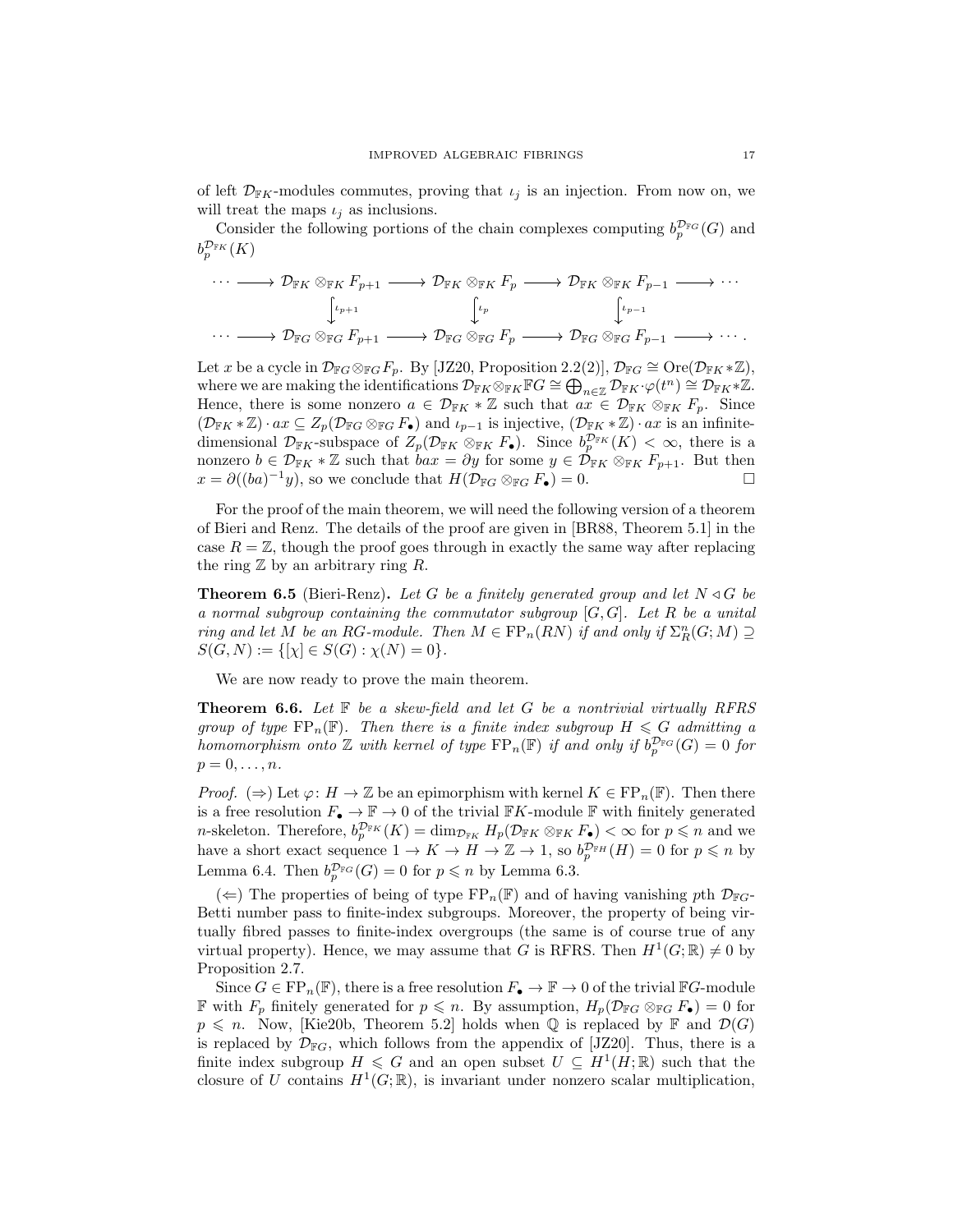and  $H_p(\widehat{\mathbb{F}H}^{\varphi} \otimes_{\mathbb{F}H} F_{\bullet}) = 0$  for  $p \leq n$  and all  $\phi \in U$ . Since U is nonempty, we can find a surjective character  $\varphi: H \to \mathbb{Z}$  in U. To see this, let  $\varphi \in H^1(G; \mathbb{R})$  be a nontrivial character. Since U is open,  $\varphi$  can be perturbed so that its image is in  $\mathbb{Q}$ . Finally, since  $H$  is finitely generated, we can rescale the character so that it maps H onto Z. Then  $[\pm \varphi] \in \Sigma_{\mathbb{F}}^n(H; \mathbb{F})$  by Theorem [5.3.](#page-10-0) It is not hard to show that  $[\chi] = [\pm \varphi]$  for any character  $\chi: H \to \mathbb{R}$  with ker  $\varphi \subseteq \ker \chi$ . Thus, ker  $\varphi \in \text{FP}_n(\mathbb{F})$ by Theorem [6.5.](#page-16-1)

<span id="page-17-2"></span>We now apply Theorem [6.6](#page-16-0) to the case  $\mathbb{F} = \mathbb{Q}$ .

**Definition 6.7** ( $\ell^2$ -Betti numbers). Let G be a torsion-free group satisfying the Atiyah conjecture and let  $\mathcal{D}(G)$  be the Linnell skew-field of G (see the following remark). Define

$$
b_p^{(2)}(G) = \dim_{\mathcal{D}(G)} \operatorname{Tor}_p^{\mathbb{Q}G}(\mathbb{Q}, \mathcal{D}(G))
$$

to be the p*th* ℓ 2 *-Betti number of* G.

If a group G has a torsion-free subgroup  $H$  of finite index satisfying the Atiyah conjecture, we extend the definition of  $\ell^2$ -Betti numbers by declaring that

$$
b_n^{(2)}(G) = \frac{b_n^{(2)}(H)}{[G:H]}.
$$

**Remark 6.8.** This definition of  $\ell^2$ -Betti numbers for torsion-free groups satisfying the Atiyah conjecture agrees with the usual definition by [Lüc02, Lemma  $10.28(3)$ ]. Moreover,  $\ell^2$ -Betti numbers for virtually torsion-free groups are well-defined and coincide with the usual definition by [Lüc02, Theorem  $6.54(6)$ ]. We will not give the definition of the Linnell ring  $\mathcal{D}(G)$  since that would take us too far afield. We take the Atiyah conjecture to be the statement that  $\mathcal{D}(G)$  is a skew-field, which allows us to make Definition [6.7.](#page-17-2) Linnell showed that this formulation implies the strong Atiyah conjecture over  $\mathbb Q$  for torsion-free groups [\[Lin93\]](#page-19-20). The details of the reverse implication can be found in Lück's book [Lüc02, Section 10].

In the case where G is finitely generated and RFRS,  $\mathcal{D}_{\mathbb{Q}G}$  exists and is isomorphic to the Linnell skew-field  $\mathcal{D}(G)$  by Jaikin-Zapirain's appendix to [\[JZ20\]](#page-19-5). Then, the  $\ell^2$ -Betti numbers of G are defined and  $b_p^{(2)}(G) = b_p^{\mathcal{D}_{\mathbb{Q}G}}(G)$ . Hence, applying Theorem [6.6](#page-16-0) to the case  $\mathbb{F} = \mathbb{Q}$  yields the following result stated in the introduction.

<span id="page-17-0"></span>**Theorem 6.9.** Let G be a nontrivial virtually RFRS group of type  $\text{FP}_n(\mathbb{Q})$ . Then *there is a finite index subgroup*  $H \leq G$  *admitting a homomorphism onto*  $\mathbb{Z}$  *with* kernel of type  $\text{FP}_n(\mathbb{Q})$  if and only if  $b_p^{(2)}(G) = 0$  for  $p = 0, \ldots, n$ .

# 7. Applications to amenable RFRS groups

<span id="page-17-1"></span>Definition 7.1. A group G is *amenable* if for every continuous G-action on a compact, Hausdorff space  $X$ , there is a  $G$ -invariant probability measure on  $X$ .

Definition 7.2 (elementary amenable groups). The class  $\mathcal E$  of *elementary amenable* groups is the smallest class such that

- $\bullet$   $\&$  contains all finite groups and all Abelian groups;
- if  $G \in \mathcal{E}$  then the entire isomorphism class of G is contained in  $\mathcal{E}$ ;
- $\mathcal E$  is closed under taking subgroups, quotients, extensions, and directed unions.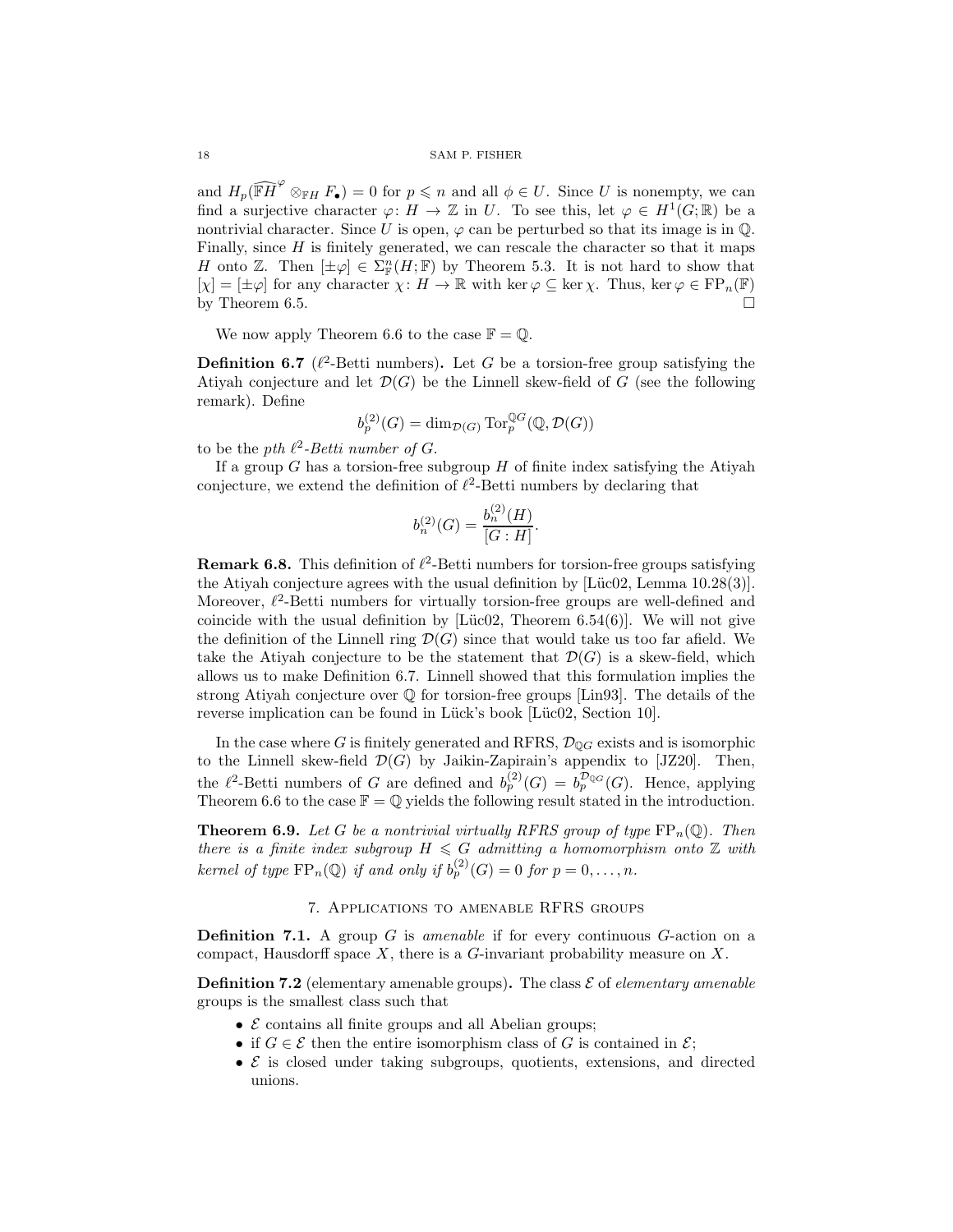All elementary amenable groups are amenable, however there are many examples of amenable groups that are not elementary amenable, the earliest being Grigorchuk's group of intermediate growth [\[Gri80\]](#page-19-21). For a discussion of more examples, we refer the reader to the introduction of Juschenko's paper [\[Jus18\]](#page-19-22). The known examples of non-elementary amenable groups all have infinite cohomological dimension over any field. Moreover, elementary amenable groups of finite cohomological dimension over  $\mathbb Z$  are virtually solvable by [\[Hil91,](#page-19-6) Lemma 2] and [\[HL92,](#page-19-7) Corollary 1]. We are led to the following question, which was stated in the introduction.

**Question.** Are amenable groups of finite cohomological dimension over  $\mathbb Z$  virtually *solvable?*

<span id="page-18-0"></span>We obtain a partial answer in the positive direction as an application of Theorem [6.9.](#page-17-0)

**Theorem 7.3.** If G is a virtually amenable RFRS group of type  $\text{FP}(\mathbb{Q})$ , then G is *polycyclic-by-finite.*

*Proof.* It suffices to prove the statement for G amenable, RFRS, and of type  $\text{FP}(\mathbb{Q})$ . Since G is amenable,  $b_p^{(2)}(G) = 0$  for all p by [Lüc02, Theorem 7.2(1)]. By Theo-rem [6.9](#page-17-0) we obtain a finite-index subgroup  $H \leq G$  and an epimorphism  $\varphi: H \to \mathbb{Z}$ such that  $N = \ker \varphi \in \{FP_n(\mathbb{Q})\}$ . It will be necessary to require that H be normal in  $G$ , which is not an issue since we can replace  $H$  with its normal core. Since  $\operatorname{cd}_0 N \leqslant \operatorname{cd}_0 G \leqslant n$ , we also have  $N \in \operatorname{FP}(\mathbb{Q})$  [\[Bro94,](#page-19-14) VIII Proposition 6.1]. Because we have a short exact sequence

$$
1\to N\to H\to\mathbb{Z}\to 1
$$

with  $N \in \text{FP}(\mathbb{Q})$ , a theorem of Fel'dman [\[Fel71,](#page-19-23) Theorem 2.4] (see also [\[Bie76,](#page-19-24) Proposition 2.5]) gives  $\text{cd}_{\mathbb{Q}} N = \text{cd}_{\mathbb{Q}} H - \text{cd}_{\mathbb{Q}} \mathbb{Z} = n - 1$ .

Since subgroups of amenable RFRS groups are amenable and RFRS, we can repeat the argument above with  $N$  instead of  $G$ . Iterating this process as many times as necessary, we obtain a subnormal series

$$
G_0 \leqslant G_1 \leqslant \cdots \leqslant G_{n-1} \leqslant G_n = G
$$

of G such that  $\text{cd}_\mathbb{Q} G_j = j$  for each j (note that  $N = G_{n-1}$  here). But the only torsion-free group of cohomological dimension 0 over Q is the trivial group, so we conclude that G is polycyclic-by-finite.  $\Box$ 

**Remark 7.4.** The assumption that  $G$  be RFRS is necessary. For example, the Baumslag-Solitar group  $BS(1, n)$ , with  $n > 1$ , is amenable and of finite type, but it is not polycyclic-by-finite.

Baer's conjecture states that if G is a group with a Noetherian group ring  $\mathbb{Z}G$ , then G is a polycyclic-by-finite group. The author is grateful to Sam Hughes for pointing out the following consequence of Theorem [7.3;](#page-18-0) namely that we can confirm Baer's conjecture for virtually RFRS groups of type FP(Q).

<span id="page-18-1"></span>Corollary 7.5. *Let* G *be a virtually RFRS group of type* FP(Q) *such that* ZG *is Noetherian. Then* G *is polycyclic-by-finite.*

*Proof.* It is enough to prove the claim in the case that G is RFRS. In this case,  $\mathbb{Z}G$  embeds into the Linnell-skew field  $\mathcal{D}(G)$ , and therefore  $\mathbb{Z}G$  is a domain. Since Noetherian domains are Ore domains [\[MR01,](#page-19-25) p. 47], we have that  $\mathbb{Z}G$  is an Ore